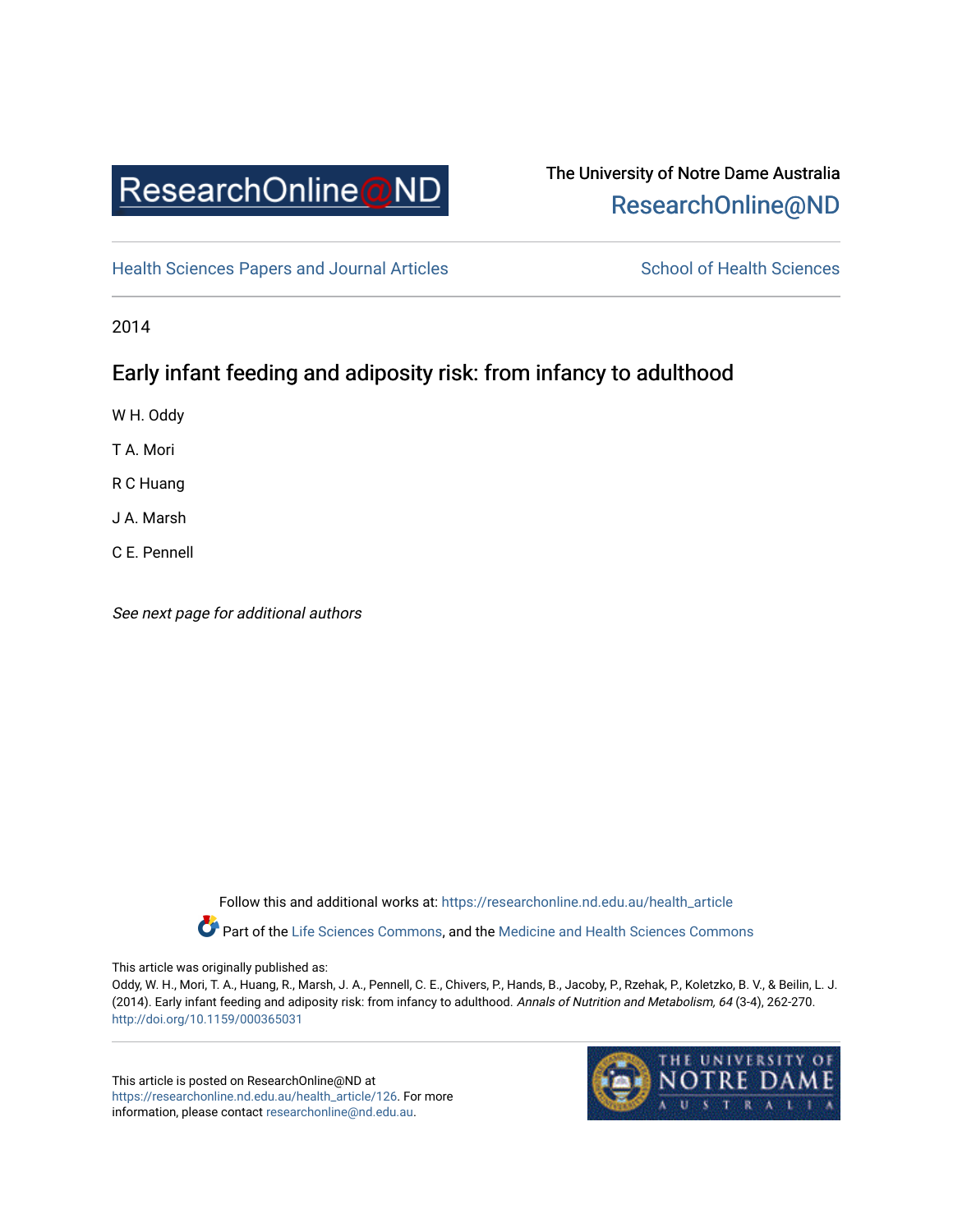#### Authors

W H. Oddy, T A. Mori, R C Huang, J A. Marsh, C E. Pennell, Paola Chivers, Beth Hands, P Jacoby, P Rzehak, B V. Koletzko, and L J. Beilin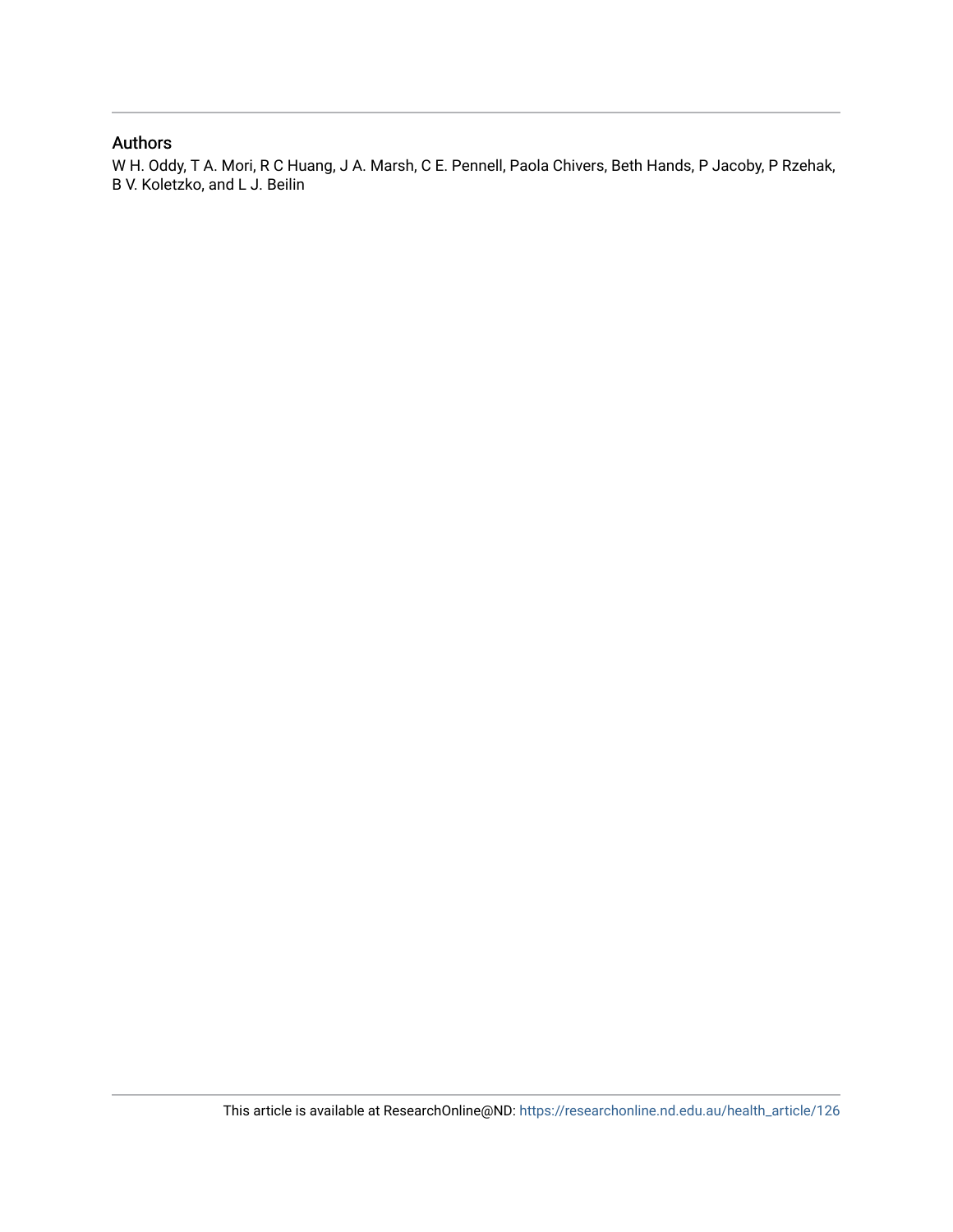# **This is the author's version of an article published as:**

Oddy, W. H., Mori, T. A., Huang, R. C., Marsh, J. A., Pennell, C. E., Chivers, P. T., ... Beilin, L. J. (2014). Early Infant Feeding and Adiposity Risk: From Infancy to Adulthood. Annals of Nutrition and Metabolism, 64(3-4), 262-270. doi: 10.1159/000365031

Early infant feeding and adiposity risk: from infancy to adulthood.

Oddy WH<sup>1</sup>, Mori TA<sup>2</sup>, Huang RC<sup>1</sup>, Marsh JA<sup>1</sup>, Pennell C<sup>3</sup>, Chivers P<sup>4</sup>, Hands B<sup>4</sup>, Jacoby P<sup>1</sup>, Rzehak P $^5$ , Koletzko B $^5$ , Beilin LJ $^2$ 

<sup>1</sup> Telethon Kids Institute, The University of Western Australia, Nedlands, Perth, Western Australia 6009 Australia

<sup>2</sup> School of Medicine and Pharmacology, The University of Western Australia, Perth, Western Australia

<sup>3</sup> Women and Infants Research Foundation, School of Women and Infants Health, The University of Western Australia, Perth, Western Australia

<sup>4</sup> Institute for Health Research, The University of Notre Dame, Fremantle, Western Australia

<sup>5</sup> Division of Metabolic and Nutritional Medicine, Dr. von Hauner Children's Hospital, University of Munich Medical Centre, Munich, Germany

Corresponding Author: Professor Wendy H. Oddy Telethon Kids Institute, PO Box 855 West Perth Western Australia 6874 Australia

Email: Wendy.Oddy@telethonkids.org.au Phone: +61 8 9489 7879 Fax: +61 8 9489 7700

Running head: short breastfeeding duration and adiposity risk…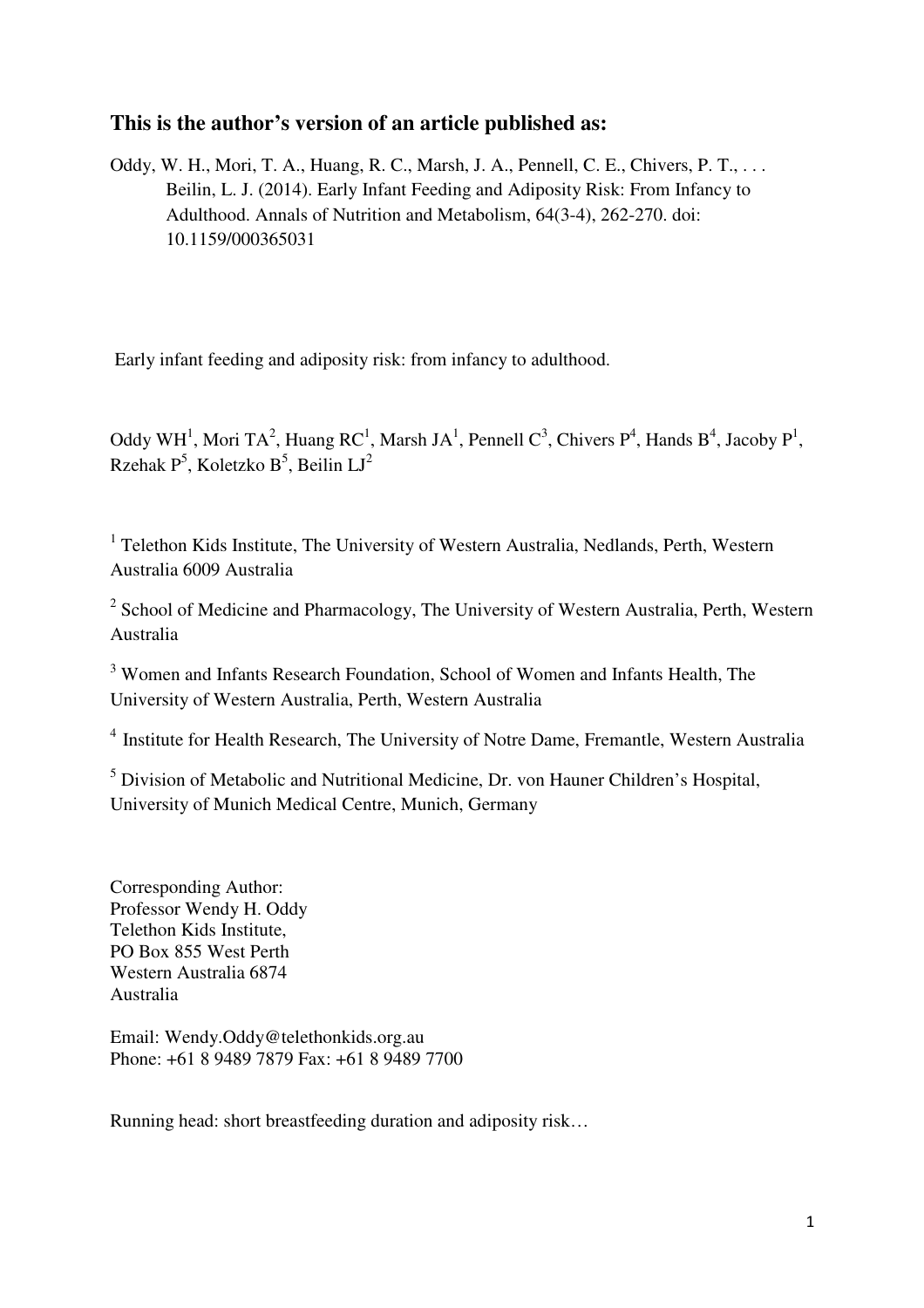## **ABSTRACT**

Introduction: Systematic reviews suggest a longer duration of breastfeeding associates with a reduction in the risk of later overweight and obesity. Most studies examining breastfeeding in relation to adiposity have not used longitudinal analysis. In our study we aimed to examine early infant feeding with adiposity risk in a longitudinal cohort from birth to young adulthood using new as well as published data.

Methods: Data from the Western Australian Pregnancy Cohort (Raine) Study in Perth, Western Australia, were used to examine associations between breastfeeding and measures of adiposity at 1, 2, 3, 6, 8, 10, 14, 17 and 20 years.

Results: Breastfeeding was measured in a number of ways. Longer breastfeeding (in months) was associated with reductions in weight z-scores between birth and one year ( $\beta$ = -0.027; p<0.001) in the adjusted analysis. At 3 years, breastfeeding for < 4 months increased the odds of infants experiencing early rapid growth (OR=2.05; 95% CI: 1.43, 2.94; p=<0.001). From 1 to 8 years, children breastfed ≤4 months compared to  $\geq$ 12 months had a significantly greater probability of exceeding the 95th percentile of weight. The age breastfeeding stopped and milk other than breast milk was introduced (introduction of formula milk) played a significant role in the trajectory of BMI from birth to 14 years; the 4-month cut-point consistently associated with a higher BMI trajectory. The introduction of milk other than breast milk <6 months compared to 6 or more months, was a risk for being overweight or obese at 20 years of age (OR 1.47; 95% CI 1.12, 1.93; p=0.005).

Discussion: Breastfeeding to 6 months of age and beyond should be encouraged and is recommended for protection against increased adiposity in childhood, adolescence and young adulthood. Adverse long-term effects of early growth acceleration are fundamental in later overweight and obesity. Formula-feeding stimulates a higher postnatal growth velocity, whereas breastfeeding promotes slower growth and a reduced likelihood of overweight and obesity. Biological mechanisms underlying the protective effect of breastfeeding against obesity are based on the unique composition and metabolic and physiological responses to human milk.

Keywords: adiposity, breastfeeding, formula-feeding, obesity, Raine Study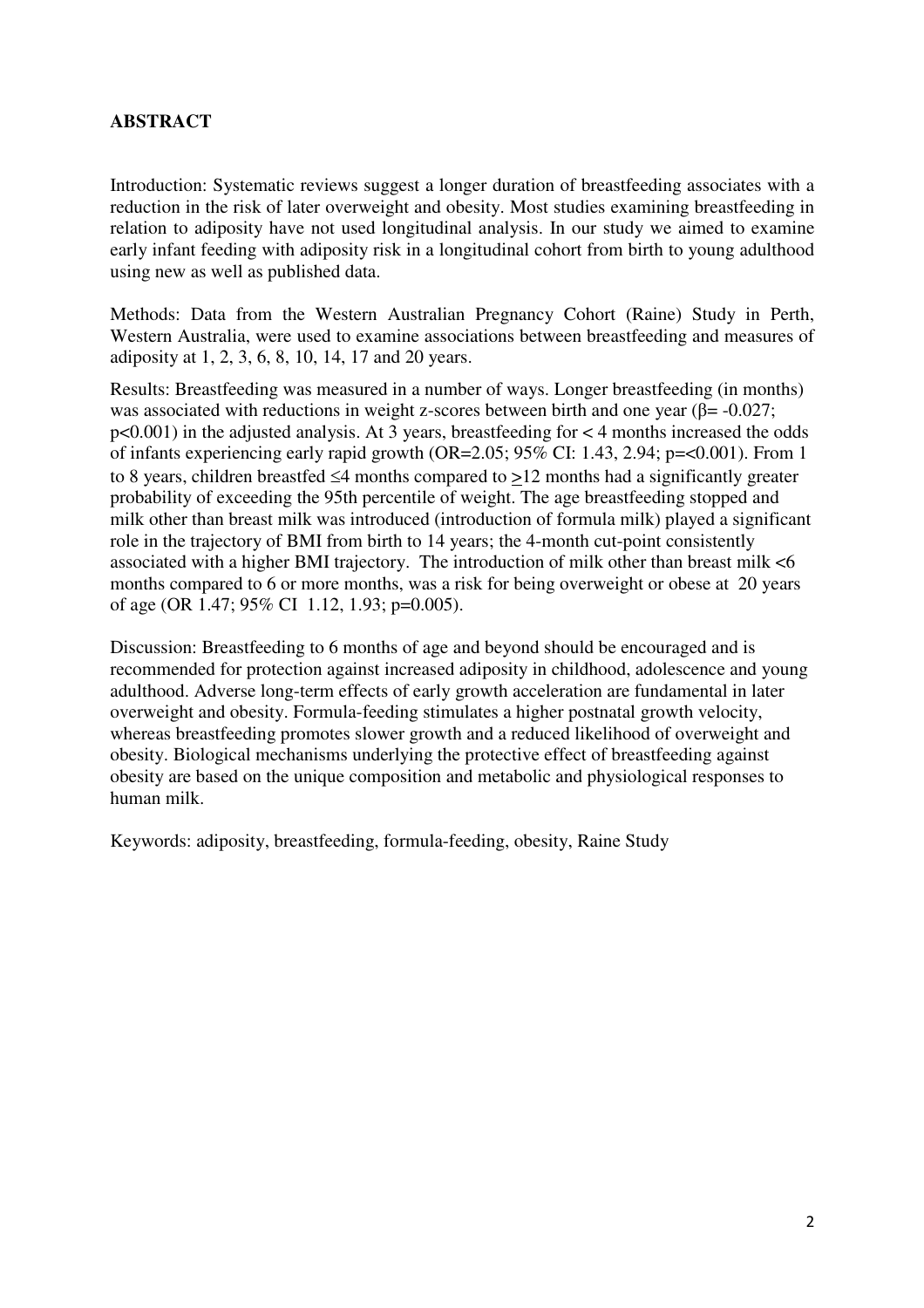#### **INTRODUCTION**

Metabolic syndrome represents a cluster of risk factors for cardiovascular disease and type 2 diabetes mellitus, that include central adiposity, impaired fasting glucose tolerance, hypertriglyceridemia, decreased high-density lipoprotein cholesterol, hypertension [1] and often, a pro-inflammatory state [2], oxidative stress and fatty liver disease [3]. Population-based surveys show that metabolic risk factors are increasingly prevalent among children and adolescents and progress into adulthood [4]. This phenomenon is increasing worldwide largely as a consequence of the ongoing obesity epidemic [5].

Gale et al [6] recently showed that formula feeding affected fat mass in childhood and that compared with the body composition of breastfed infants, formula fed infants had an altered body composition in infancy. Systematic reviews have shown strong associations between early infant feeding and obesity risk [7-9] however sociodemographic, psychological, behavioural, ethnic and cultural influences also impact on childhood obesity emergence [10]. We have reported that breastfeeding protects against childhood obesity in a population cohort [11-13].

In this paper we collate the evidence of this association between early infant feeding and adiposity risk in longitudinal analysis from infancy to 20 years of age with a presentation of already published as well as new (not yet reported) work from the West Australian Pregnancy Cohort Study.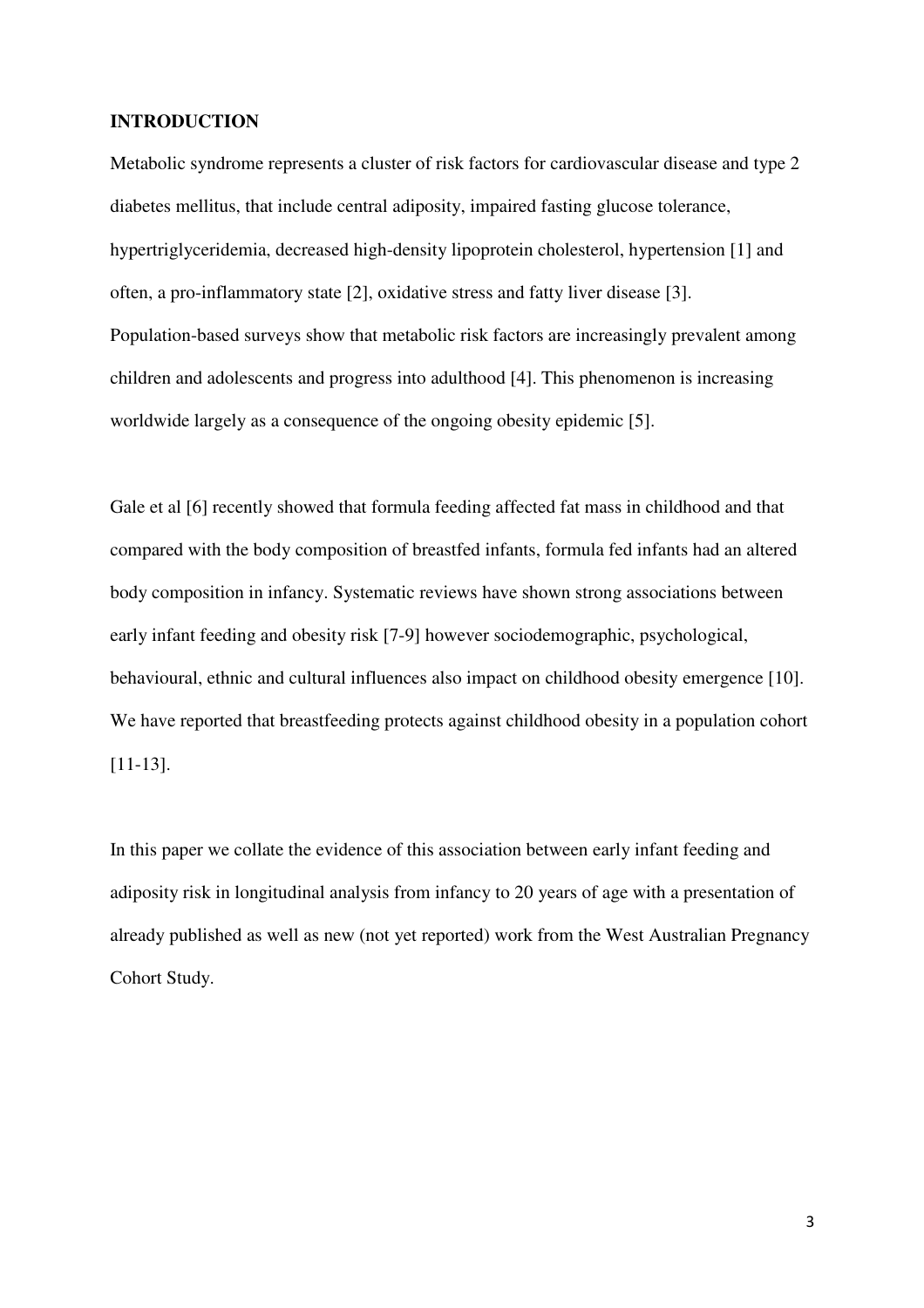#### **METHODS**

The West Australian Pregnancy Cohort (Raine) Study commenced in 1989 with the recruitment of 2,900 pregnant women between 16 and 20 weeks gestation [14]. A total of 2,868 live infants (96%) available for follow-up at birth provided a wide range of maternal and offspring data during pregnancy and at 1, 2, 3, 6, 8, 10, 14, 17 and 20 years of age. The 20 year follow-up was complete by December 2012.

#### **Exposures**

*Duration of breastfeeding:* Diaries were maintained by the mother during the first three years of life. The age that other milk was introduced and the age at which breastfeeding was stopped were recorded, providing good prospectively collected measures of infant feeding as continuous variables in months. Breastfeeding duration was dichotomised using four months as the cut-point, which is consistent with the World Health Organization recommendation prior to 2004 for mothers to exclusively breastfeed their infants for four months, although this has since been increased to six months [15]. Full breastfeeding was defined as breastfeeding without the regular introduction of milk other than breast milk but it did not preclude the intake of solid foods.

*Other factors:* Comprehensive medical and obstetric data were obtained at recruitment. Questionnaires ascertained demographic information and maternal factors including usual pre-pregnancy weight. Antenatal information was obtained from maternal records and maternal height was measured at the first visit. Infant birthweight (g) and gestational age (in days) were obtained from medical notes. Maternal pre-pregnancy body mass index (BMI) was calculated by weight (kg)/height<sup>2</sup> (m). Social, demographic and family data including family income, structure and parental education during the mother's pregnancy were prospectively collected by questionnaire.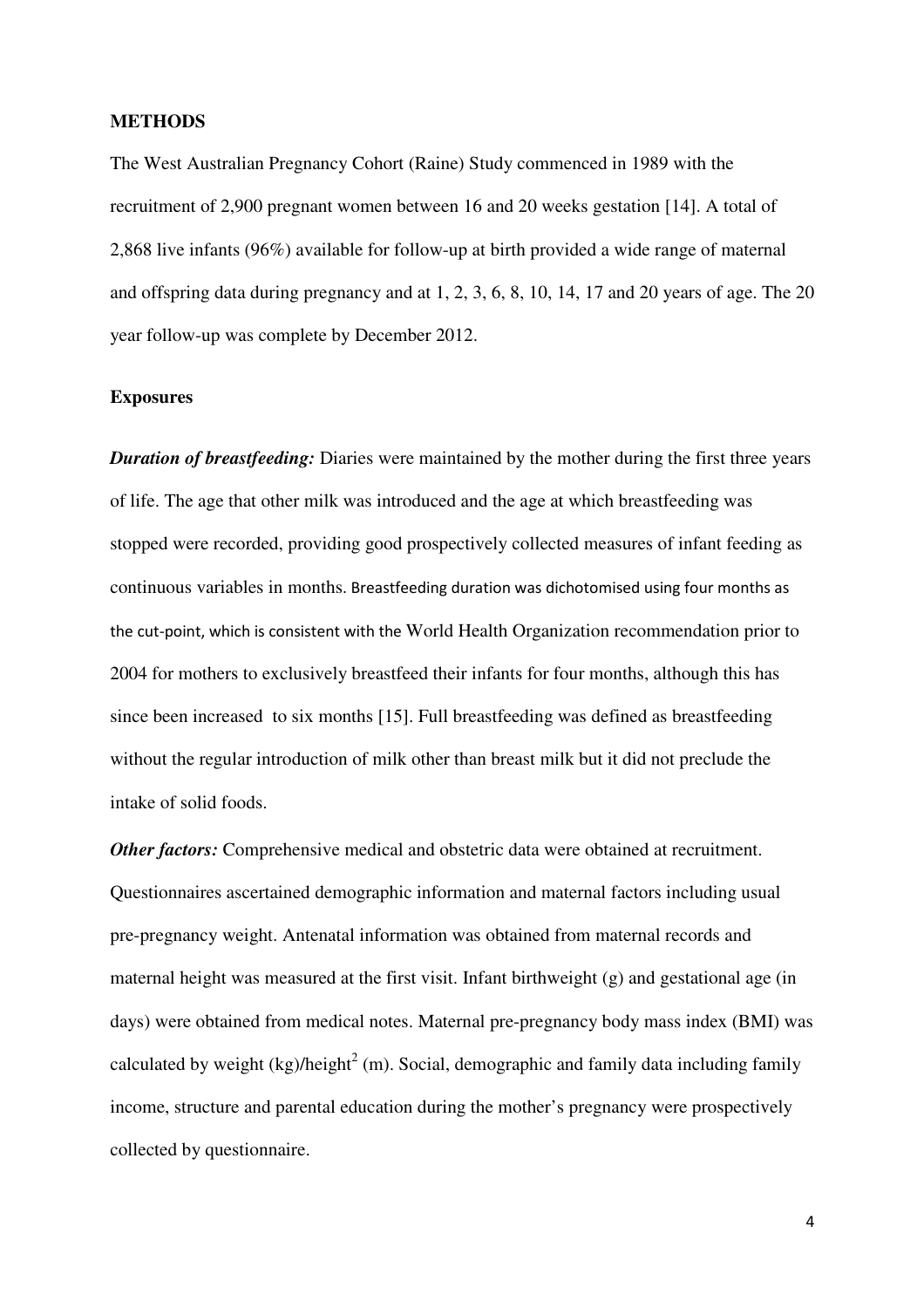#### **Outcomes measured at 1, 2, 3, 6, 8, 10, 14, 17 and 20 year follow-ups**

At the ages of 1, 2, 3, 6, 8, 10, 14, 17 participants attended a clinic assessment at the Telethon Kids Institute (formerly known as the Telethon Institute for Child Health Research), initially with primary caregiver and independently from 17 years on. At 20 years participants attended the clinical assessment at an adult health facility. Weight was measured to the nearest 100g using Wedderburn digital chair scales with children wearing light clothing, and height to the nearest 0.1 cm with a Holtain stadiometer. Body mass index (BMI) was calculated as weight  $(kg)/height(m)<sup>2</sup>$ . Additional anthropometric measures at all follow-up visits included calibrated measurements of waist, hip and arm circumference and skin folds (suprailiac, triceps and abdominal) using Holtain skinfold calipers (Holtain, Crymych, UK). Blood pressure was taken at all follow-up visits according to standardized methodology and venous blood samples were taken after an overnight fast for serum insulin, glucose, triglycerides, total cholesterol, HDL-cholesterol, LDL-cholesterol and high sensitivity C reactive protein. HOMA-IR was calculated as insulin [uU.ml] x glucose [mmol/L]/22.5. These additional anthropometric and metabolic results have previously been reported elsewhere [16].

#### **Statistical Analyses**

*One year*: At one year of age, the population for analysis was defined as unrelated, full-term, singleton births of European descent with no congenital abnormalities. Weight at birth and one year of age were standardised for sex and age (age at birth was represented by a single time point) using the WHO Growth Standards [17, 18]. These reflect ideal growth patterns in children who have been breastfed exclusively for four months and are still breastfeed at 12 months. Weight z-scores were calculated using the formula  $((X/M)^{2}L - 1)/LS$ , where X is the weight measurement and L, M and S are the age and sex specific values for the power in the Box-Cox transformation, the median and the coefficient of variation, respectively [19].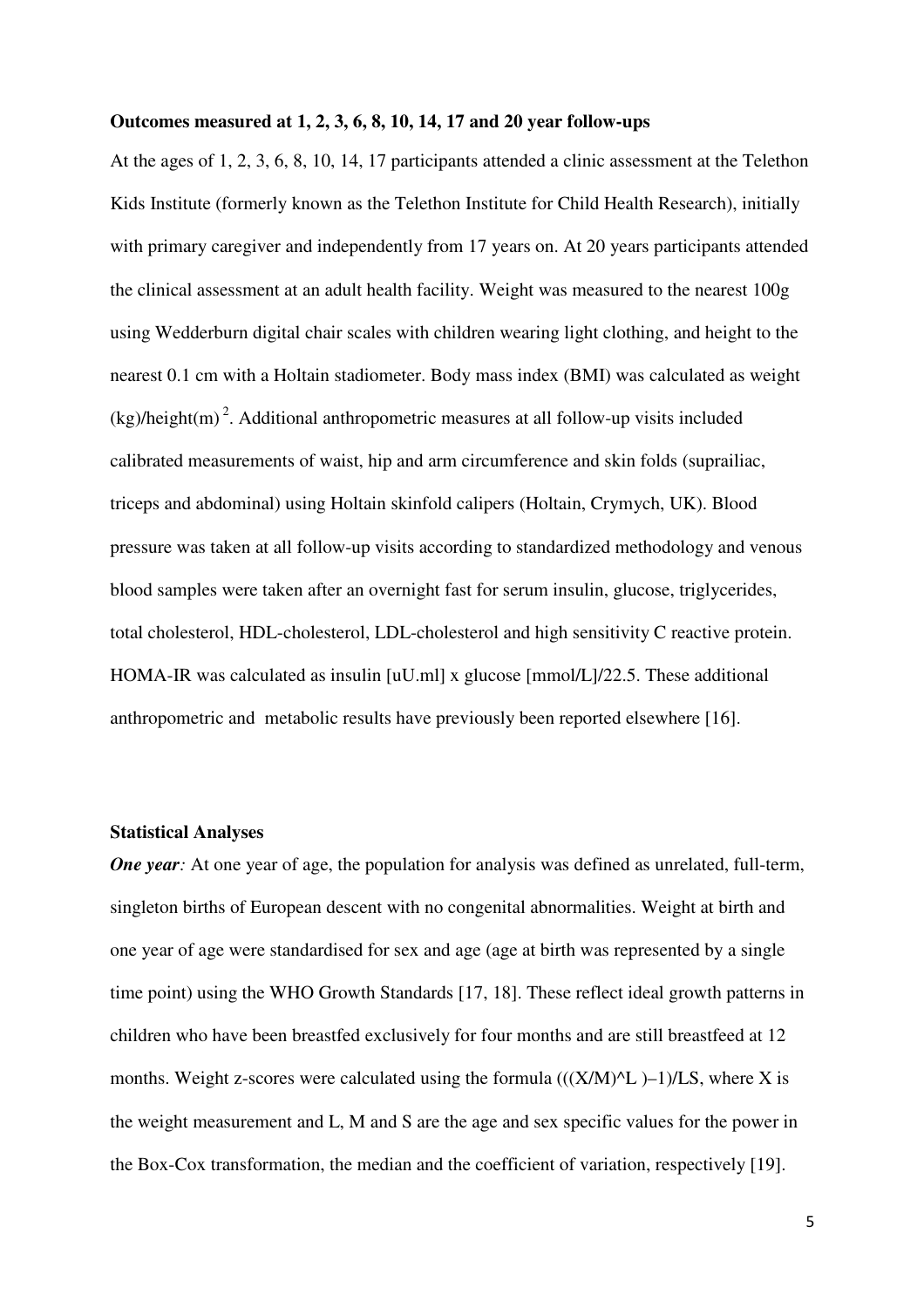The difference in weight z-score from 0-1 year was calculated as birth weight z-score minus year one weight z-score. Fetal sex-specific summary statistics were calculated for maternal anthropometrics, pregnancy and early life factors using mean and standard deviation for symmetric distributions and median and inter-quartile range (Q1-Q3) for asymmetric distributions.

The cross-sectional analysis of the difference in weight z-score from 0-1 year was performed using multivariate linear regression. Covariates were selected for the multivariate model using both forwards and backwards stepwise procedures. Covariates included: maternal (prepregnancy) age, height, weight, and BMI; maternal smoking indicator (at any time during the pregnancy); family income; parity (coded as an ordered categorical variable); pregnancy weight gain up to 34 weeks gestation, maternal self-reported diabetes and hypertension during pregnancy; gestational age (GA) at birth; and duration of breastfeeding. All analyses were performed using the statistical graphics software R version 2.6.2 [18].

*Growth trajectories to three years:* Longitudinal growth in BMI over the first 3 years of life and the influence of breastfeeding duration, maternal pre-pregnancy BMI, parental educational status and maternal smoking during pregnancy were analyzed by Latent Growth Mixture Modelling (LGMM)(PR, BK, WO). Using this random effects extension of a Latent Class Growth Curve Model we identified homogeneous subgroups of typical BMI-trajectory classes among the heterogeneous individual growth curves. The number of BMI-trajectoryclasses was identified by test statistics. Use of this model allowed effects of breastfeeding duration and other predictors of our identified typical BMI-trajectory classes and their effects, to be estimated. Detailed information on the LGMM is available [20]. The significance of breastfeeding duration was evaluated by 95% confidence intervals around the OR and the size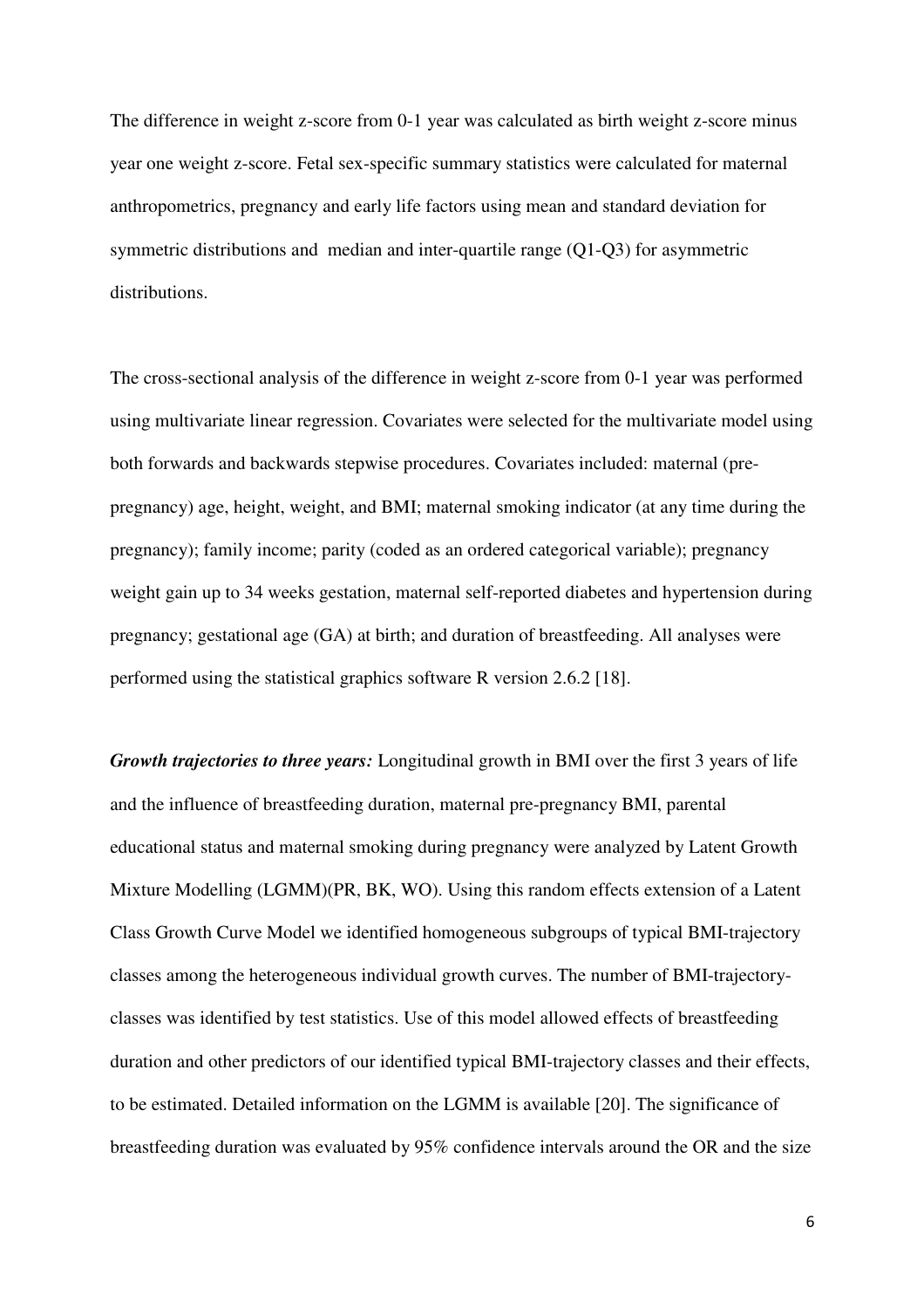of the OR or mean outcomes and related P-values. Gender was not included in any LGMM as WHO standardized BMI-SDS scores are standardized to age and sex-specific "ideal growth". All statistical analyses were performed with either the SAS 9.3 or the Mplus 7.1 statistics software.

*Year 1 to 8 [11]***:** Using the National Center for Health Statistics/Centers for Disease Control website (http://www.cdc.gov/nchs/), weight-for-length was calculated for 1-year-olds and BMI Z scores for 3-, 6-, and 8-year-olds and overweight was defined according to the sexspecific 95th percentiles. Categories of breastfeeding were defined as: never breastfed, breastfed  $\leq$ 4 months, breastfed 5 to 8 months, breastfed 9 to 12 months, and breastfed >12 months. These categories were used in mixed-effects models with BMI Z-score as the response variable and age as the explanatory variable. Final models included adjustment for birth-weight, gestational age, ethnicity, sex, maternal BMI, smoking status during pregnancy, parity and educational level. Generalized Estimating Equations modeled overweight from the ages of 1 to 8 years using the sets of covariates. A significance level of 0.05 was used.

*At 14 years [12]:* We have reported adiposity rebound, defined as the last minimum (nadir) BMI before the continuous increase with age [21], and calculated in a subset of individuals (n=171) for whom a complete set of BMI data were available for all eight measured time points (birth to 14 years) and was based on the child's age in months. We used linear mixed modeling which accounted for correlated errors normally associated with repeated, continuous and correlated observations. The variables for age at which breastfeeding was stopped and age at which other milk was introduced were categorized using a 4-month cut-off point. These were compared across weight status groups[22]. The effect of duration of breastfeeding (based on the four month cut-point) was assessed across the age range based on group mean differences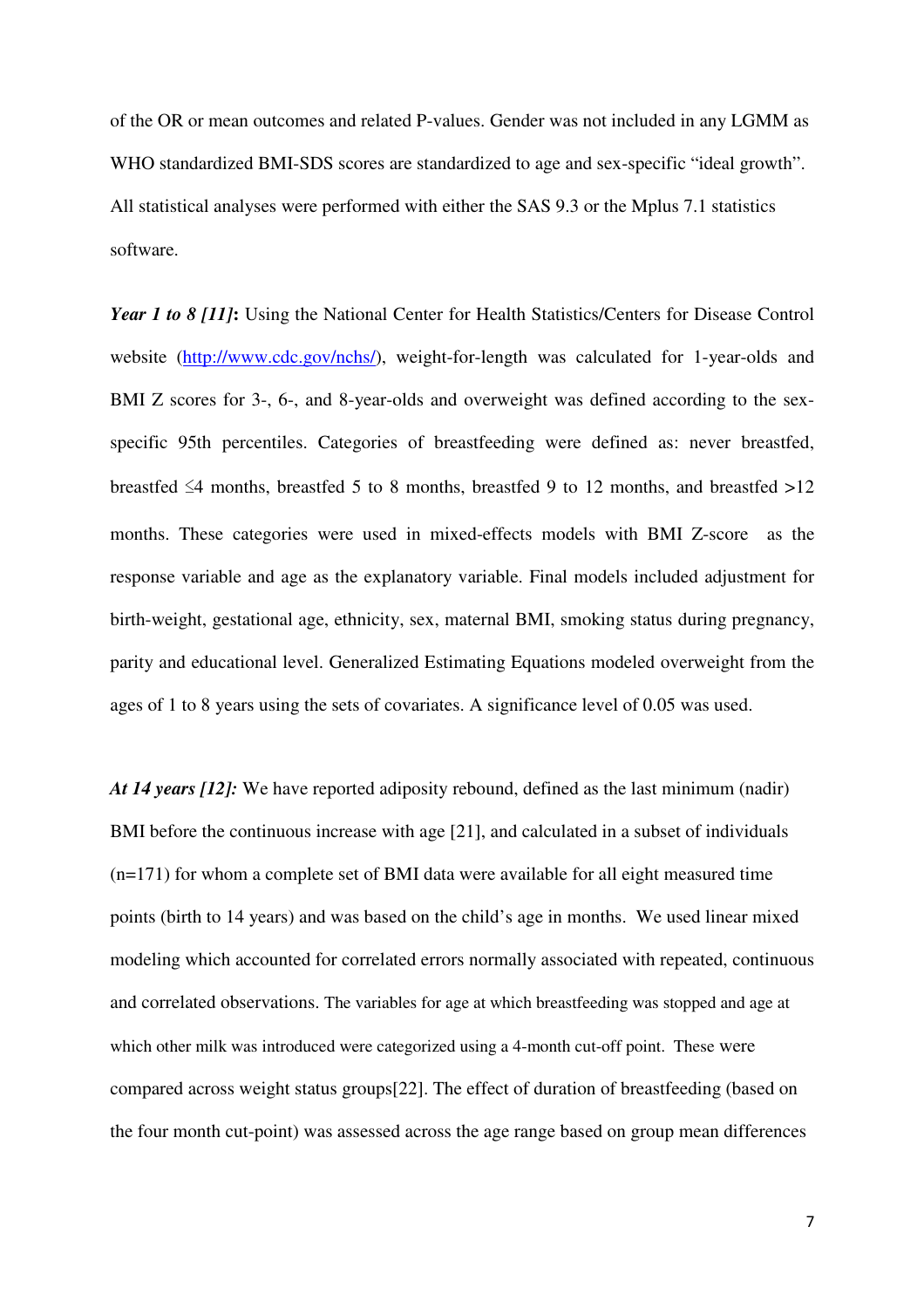tested using Pearson Chi-Square. Adjustment for potential socioeconomic status confounding was based on maternal education.

*At 17 years:* A cross-sectional analysis was performed (n=1053) using multivariate linear regression models with continuous BMI the response variable and breastfeeding duration and age milk other than breast milk introduced in months, as dichotomized explanatory variables, adjusting for child gender and maternal factors: pre-pregnancy BMI, education, age and family income.

*At 20 years:* The non-random loss of disadvantaged participants is to be expected in a longitudinal cohort and may decrease generalizability of any findings. We developed a method that could be applied to account for such attrition bias using inverse probability weighting [23].

Our aim was to investigate exclusive breastfeeding and prevalence of BMI, overweight and obesity at 20 years. Of the original cohort (n=2868) 73% were available at the 20 year followup. Our follow-up response rate was 46% of those available for follow-up (n=1053). Participants at 20 years were compared to non-participants to identify a priori candidates to predict missingness [24]. A missingness model was defined based on socio-demographic factors that predicted continued participation (maternal factors of age, education, BMI before pregnancy, and family income at birth). Final models (i.e. overweight and obesity vs breastfeeding) incorporated generalised estimating equations and our final predictive model provided an odds ratio and 95% confidence interval.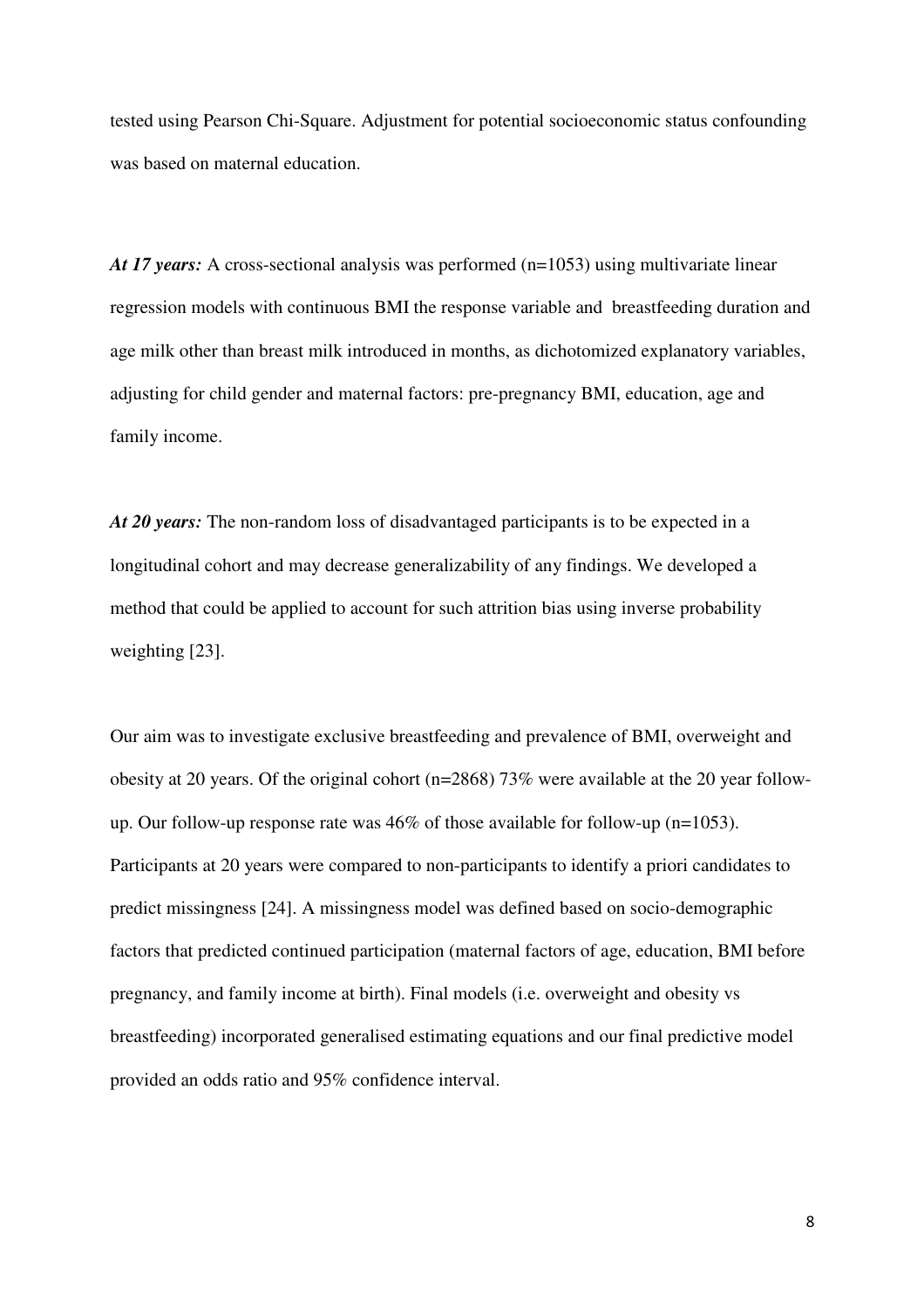#### **RESULTS**

*At one year:* By the time their infant was six months of age 39% of mothers had stopped breastfeeding and 55% had introduced milk other than breast milk**.** At one year of age a longer duration of breastfeeding was independently associated with reductions in weight zscores between birth and the first year of life ( $\beta$  -0.027; SE = 0.004; p<0.001) following adjustment for maternal diabetes, increasing weight gain up to 34-weeks gestation, birth order and duration of gestation (Table 1).

**At three years**: Using BMI-SDS, the growth pattern of infants identified in a class 2 pattern comprising 35.8% of the cohort begins at 0.3 standard deviation above the ideal growth standard and gains almost 1 standard deviations within the first 2 years (Figure 1). The curve remains 1 standard deviation above the ideal, normative growth development up to 3 years of age. We showed that breastfeeding for less than 4 months significantly increased the odds of infants being assigned to the early rapid growth class 2 (OR=2.05; 95% CI:1.43, 2.94; p=<0.001) following adjustment for maternal BMI before pregnancy, socioeconomic status and gestational age. Although the growth patterns of infants identified in a class 1 or class 3 pattern showed an even stronger increase in BMI-SDS deviation from ideal growth within the first 2 years than those in class 2, breastfeeding was not significantly associated with these growth patterns.

**At 1, 3, 6 and 8 years [11]**: As reported previously (11) at 1 year, infants breastfed for more than 12 months were the leanest group (mean Z score –0.16, 95% CL –0.28, -0.04; not breastfed 0.16, 95% CL 0.02, 0.29; breastfed ≤4 months 0.31, 95% CL 0.22, 0.40; 5-8 months 0.17, 95% CL 0.06, 0.27; 9-12 months 0.11, 95% CL 0.01, 0.22). From 1 to 8 years, children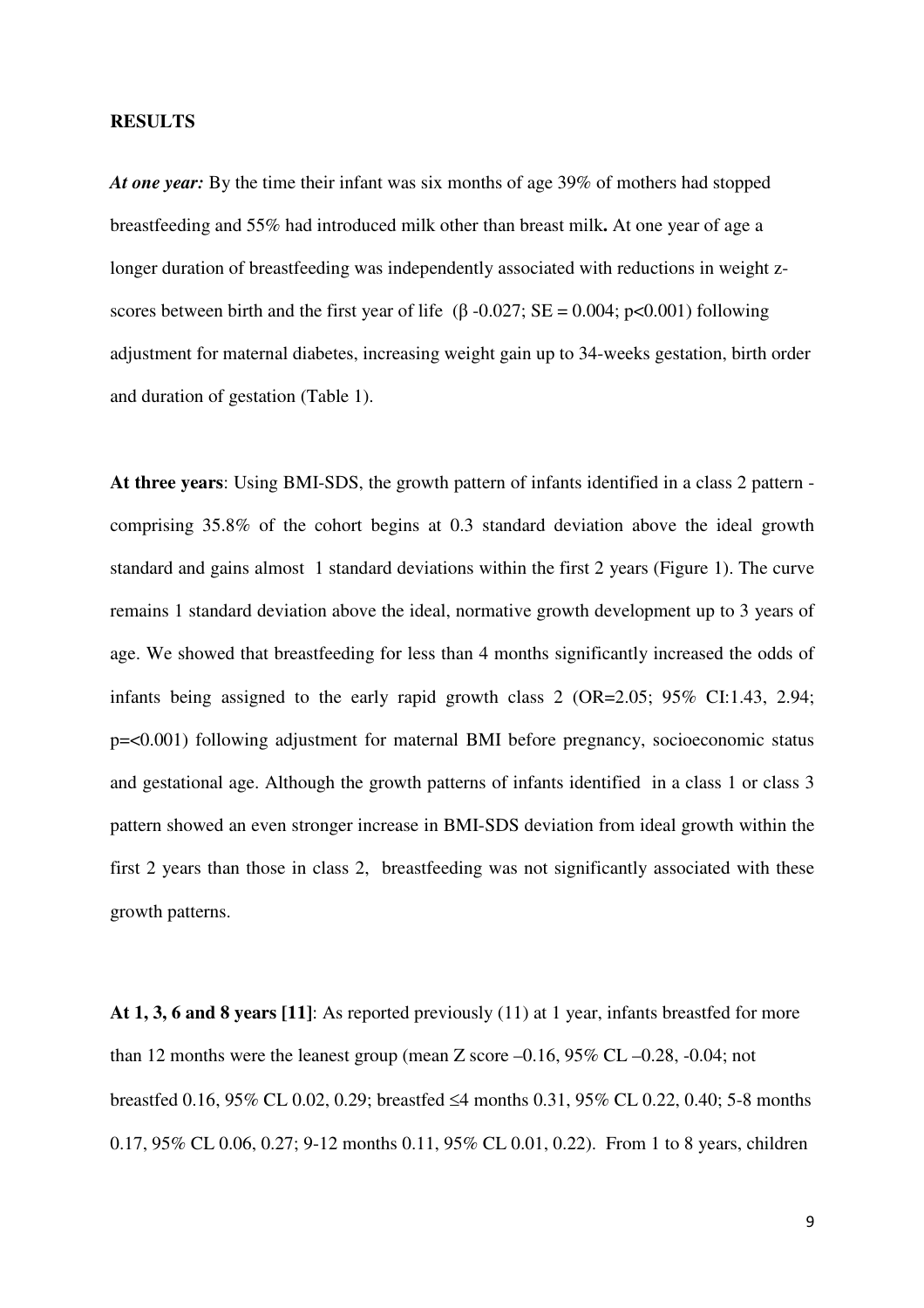breastfed ≤4 months compared to breastfed for > 12 months had the greatest probability of exceeding the 95th percentile for BMI (OR 1.87,  $95\%$  CL 1.21,2.89; p=0.005) and was associated with the highest prevalence of maternal obesity, smoking and lower education.

*At 14 years:* The age 'breastfeeding stopped' and 'milk other than breast milk was introduced' played significant roles in the trajectory of BMI from birth to 14 years, especially at the 4-month cut-point where differences for BMI peak were apparent at one year of age, with this difference consistent over time into adolescence (Figures 2A & B).

*At 17 years*: Breastfeeding stopped before six months and the introduction of milk other than breast milk before six months compared to six months or later were associated with increased BMI at 17 years. BMI was consistently associated with early cessation of breastfeeding following adjustment for gender, maternal age, maternal education, family income at birth and maternal pre-pregnancy BMI (Table 2).

*At 20 years [13]*: In recent work at 20 years, our final predictive weighted model showed that the cessation of exclusive breastfeeding before six months, compared to six months or later was associated with an increased prevalence of overweight and obesity (BMI 25+) at 20 years (OR 1.47; 95% CI: 1.12, 1.93; p=0.005). The full multivariate generalised estimating equation model for being overweight or obese compared to normal weight at 20 years, by milk introduced before 6 months of age is shown in Table 3.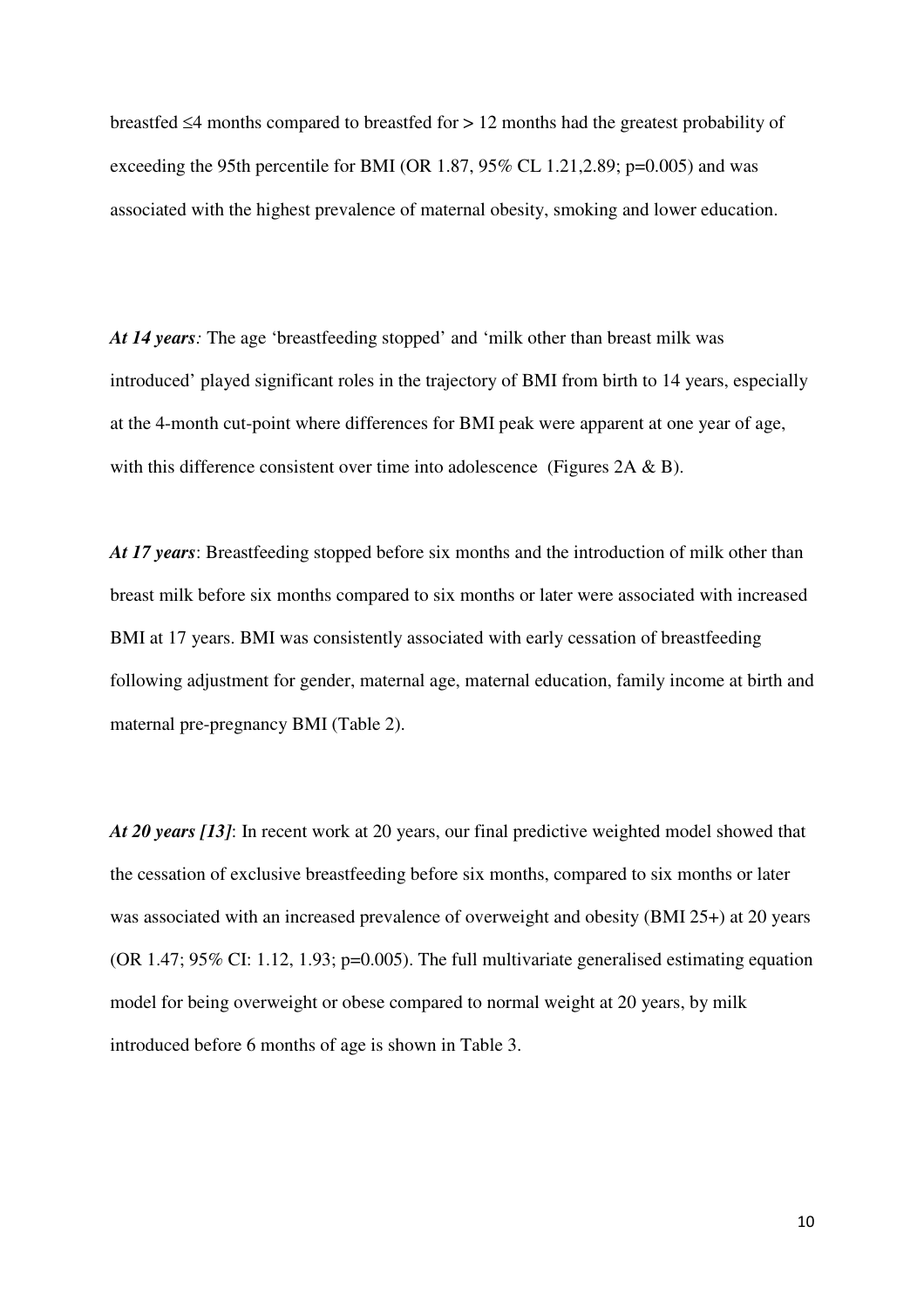#### **DISCUSSION**

Breastfeeding, preferably of long duration (longer than six months), and late introduction of formula milk is recommended for protection against increased adiposity in childhood, adolescence and young adulthood. Our results provide an opportunity to examine the influence of infant feeding on weight status, the relationship with adiposity rebound and subsequent adolescent and young adult BMI. Overall, our findings suggest that formula feeding compared to breastfeeding results in accelerated weight gain in the infant, with likely upward BMI centile crossing [25]. Our results support other studies that showed overweight in adolescence increased as time spent being exclusively breastfed decreased [26] and extend the findings of Burke et al [11] which showed a higher BMI at eight years in children breastfed for four months or less. Statistical modelling [12] showed that breastfeeding and the age other milk introduced play an important role and may contribute to the timing of the adiposity rebound, .

A number of observational studies and meta-analyses have shown small protective effects of breastfeeding on obesity. However other studies have found no effect and raise the possibility of unknown confounders and publication bias [27]. Three comprehensive meta-analyses were conducted over the past decade. A meta-analysis that included 9 studies with over 69,000 participants [7] showed that breastfeeding has a consistent protective effect against childhood obesity (OR:0.78; 95% CI: 0.71, 0.85), with 4 studies showing a dose-response effect for the duration of breastfeeding. A meta-analysis of 17 studies in 2005 [8] found a dose-response relationship, where an increased duration of breastfeeding related to a decreased risk of overweight later in life. More specifically this meta-analysis reported a 4% decrease in risk with each additional month of breastfeeding. When restricted to exclusive breastfeeding, the risk of overweight decreased by 6% per month [8] suggesting that exclusivity of breastfeeding

11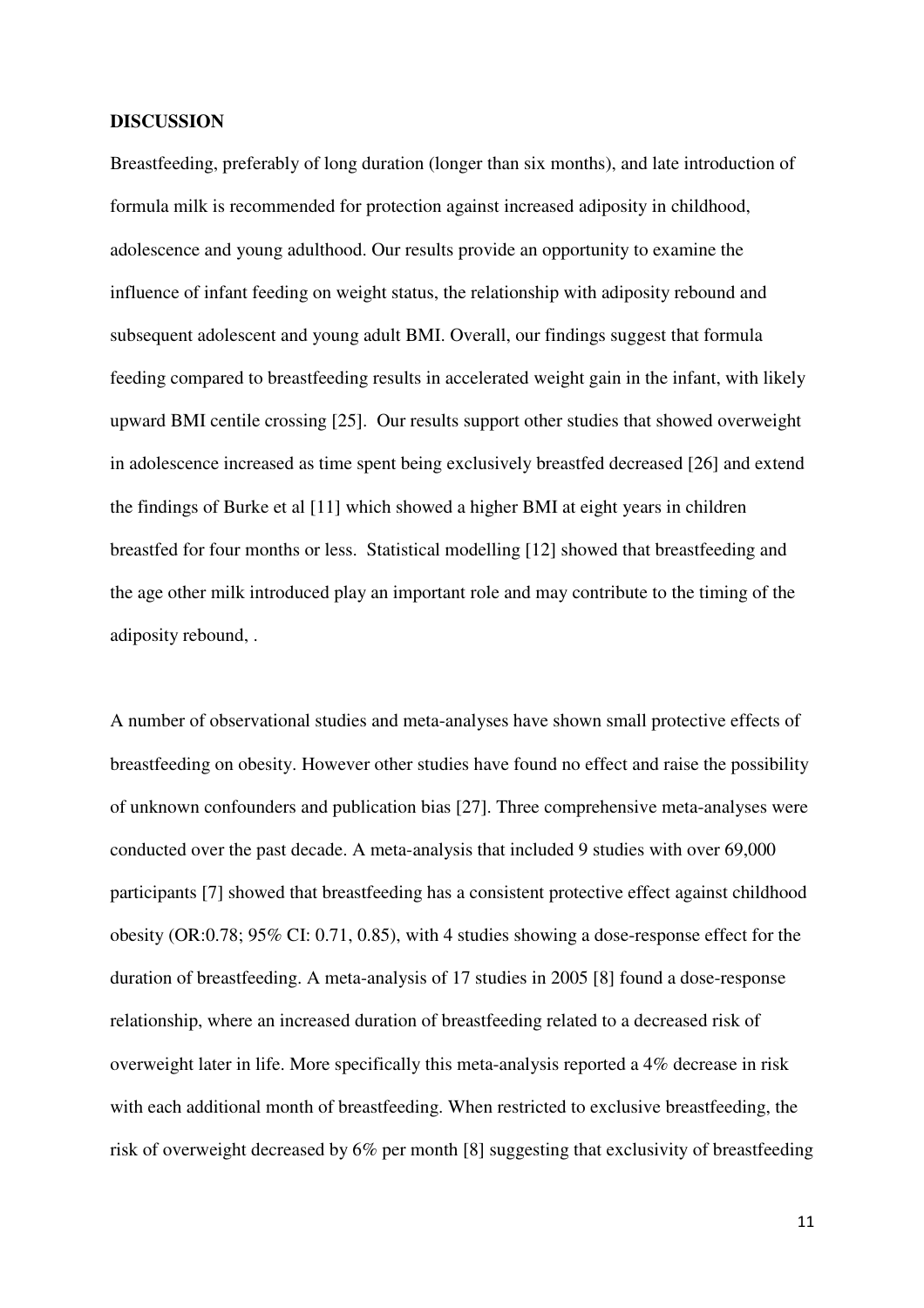may be central to the mechanism whereby it protects against obesity [28]. A meta-analysis by Owen et al [9] concluded that breastfeeding reduces the risk of obesity compared to formula feeding (OR: 0.87; 95% CI: 0.85–0.89). However, the same authors have since suggested that any observed protective effect of breastfeeding on BMI may be due to unadjusted confounding [27]. Beyerlein and von Kries [29] suggest that discrepancy in the findings of studies examining breastfeeding and obesity may be due to the different effects of breastfeeding on normal-weight versus overweight populations, showing a protective effect of breastfeeding in those within the highest BMI percentiles (>90th) [30].

A German study of 9,357 children, found that breastfeeding had a protective effect against obesity and overweight which remained significant after adjusting for social class and lifestyle [31]. A dose-response relationship was shown with the duration of breastfeeding, indicating a possible causal effect associated with a shorter duration.

A recent study, consisting of 822 young adults (18-28 years) from the Netherlands [32], demonstrated that exclusive breastfeeding had a significant protective dose-response effect on measures of body fat mass and visceral fat mass (BMI, waist circumference and waist-hip ratio). Furthermore, findings from a much smaller prospective randomized controlled trial of pre-term infants support a causal link between breast milk feeding and lipoprotein profile later in life [33].

A crucial period during post-natal growth relating to obesity risk has been hypothesized. The timing of this period remains uncertain with some suggesting the first few days of life [34], the first few weeks [28] or up to two years, may be the crucial period [35]. Plausible mechanisms for the development of fatness during this early sensitive window of exposure

12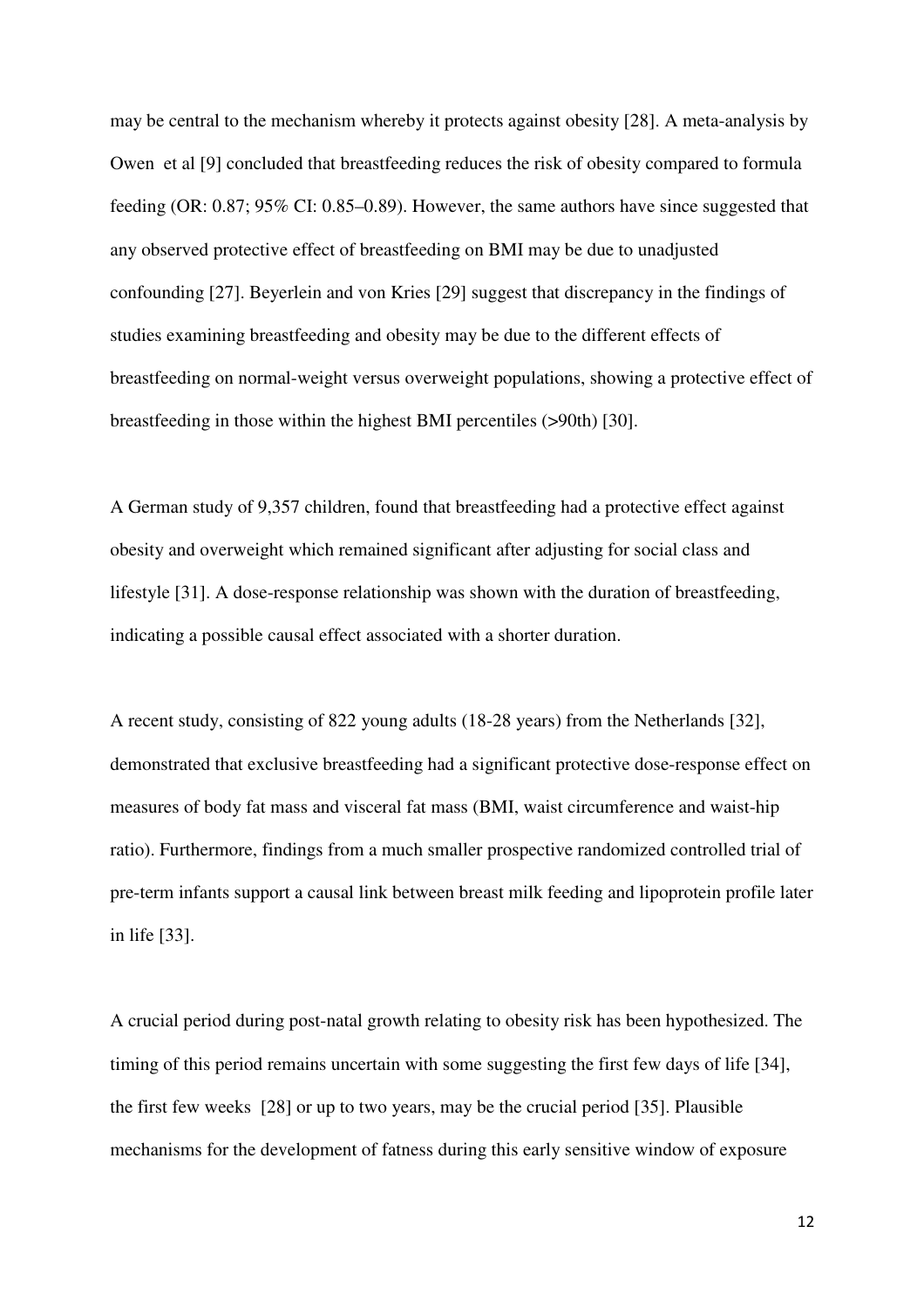include permanent structural changes such as decreased beta cell mass, accelerated cellular aging, telomere shortening with cell division and oxidative damage, and epigenetic programming changes from transcription to translation of protein [36]. Our results demonstrate that the early months of life are the crucial period in the development of adiposity later in life.

We showed that in terms of feeding patterns the time period of greatest risk for obesity later in life was prior to six months and this finding supports the recommendation of continued exclusive breastfeeding to six months and beyond. The theory is that a high nutrient diet in infancy adversely programs the cardio-metabolic system by promoting growth acceleration (upward centile crossing) [37]. Therefore slower growth benefits later CVD and its risk factors [33]. Early growth acceleration programs the abnormal vascular biology associated with early atherosclerosis. Thereforeinfants who grow rapidly during infancy or are at the highest end of the weight or BMI distribution are at increased risk of subsequent obesity [38]. Growth velocity may be a relevant influence in the causal pathway of obesity as suggested for fetal programming of metabolic disease [39] with associations between protein intake, growth velocity and weight gain reported [40, 41].

The theory of reverse causation in relation to growth suggests that infants who have lower growth trajectories, and therefore lower energy requirements, are satisfied with breastfeeding for longer. Children 'programmed' to be larger require and demand higher energy intake, resulting in the mother supplementing with formula or solid food earlier [42]. Rapid growth in the first few months of life leads to elevated risk of obesity in breastfed as well as formula fed infants, however as breastfeeding has been shown to promote slower growth, obesity is less likely in breastfed infants [43, 44].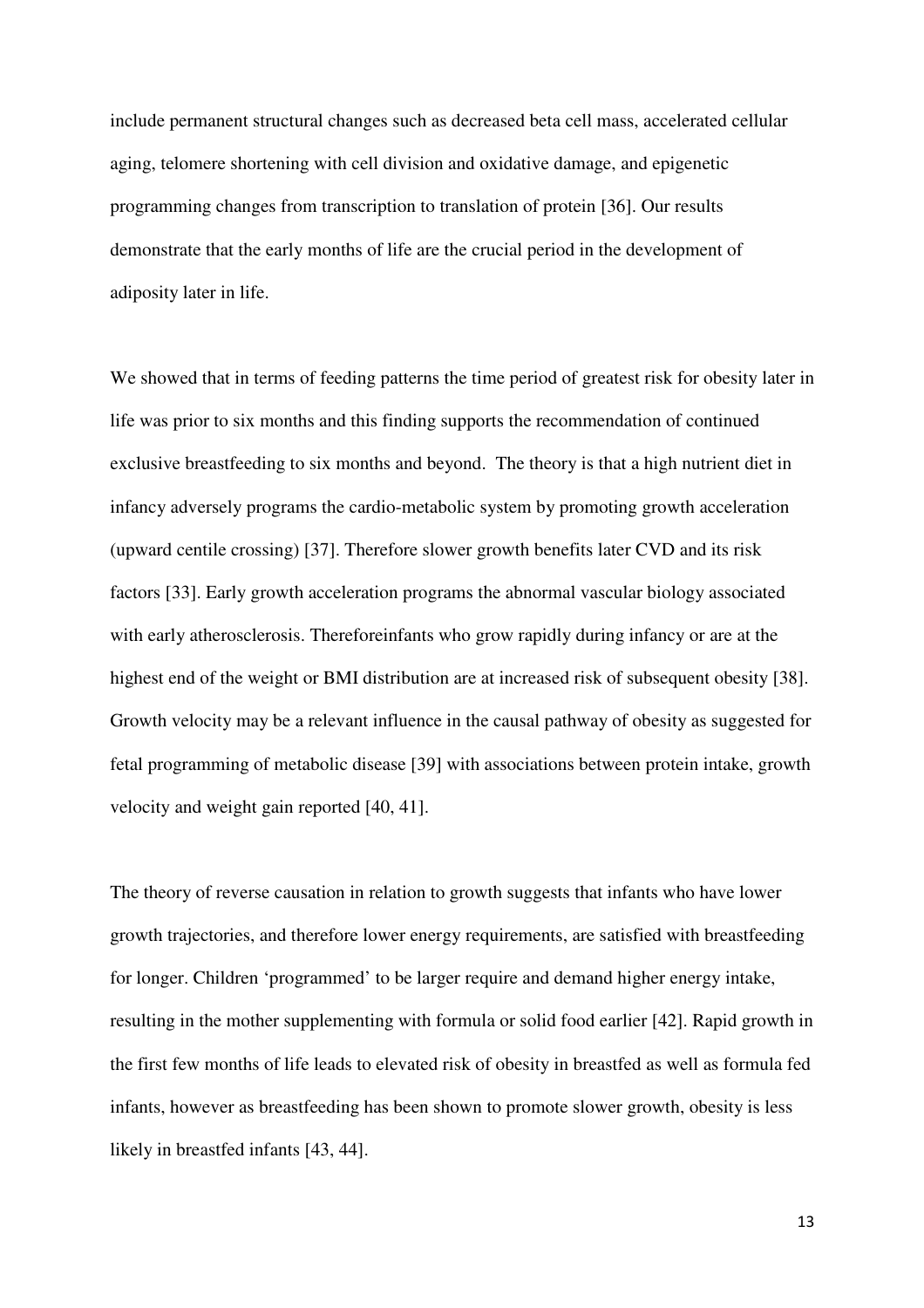Findings from a recent study followed up at two years and six years respectively [45, 46] compared the BMI of infants fed high-protein formula versus low-protein formula and a breastfeeding comparison group and is supportive of the early protein hypothesis. These authors reported a higher BMI in the high-protein formula group compared with the lowprotein group who had BMI values closer to that of the breastfed infants. In regards to risk of later obesity, the most important differences between breast milk and formula appear to be related to the lower protein content and presence of hormones, growth factors and bioactive factors in breast milk [47]. In addition, biological mechanisms underlying the protective effect of breast milk feeding compared to formula feeding are based on the unique composition of human milk and the metabolic and physiological responses to human milk [48]. Breastfed infants may absorb less energy per volume than formula fed infants as well as receiving modifying growth factors that may inhibit adipocyte differentiation [48, 49].

Evidence exists for programming by nutrition in early infancy [50]. Feeding methods may prime offspring dietary behaviours, possibly by influencing development of the hypothalamus which occurs through gestation and into the postnatal period and is thought to play an important role in appetite control [51]. In humans, breastfed babies have been shown to exhibit better appetite control than bottle-fed babies [52]. This evidence supports the link between a longer duration of breastfeeding and a decreased risk of obesity later in life.

#### **Strengths**

Our study has a number of strengths that include the use of a prospective pregnancy cohort and early infant feeding data, and anthropometric data collected to 20 years. Breastfeeding data were collected close to the period of breastfeeding cessation and a diary card was maintained to improve data collection. The study design and large community sample are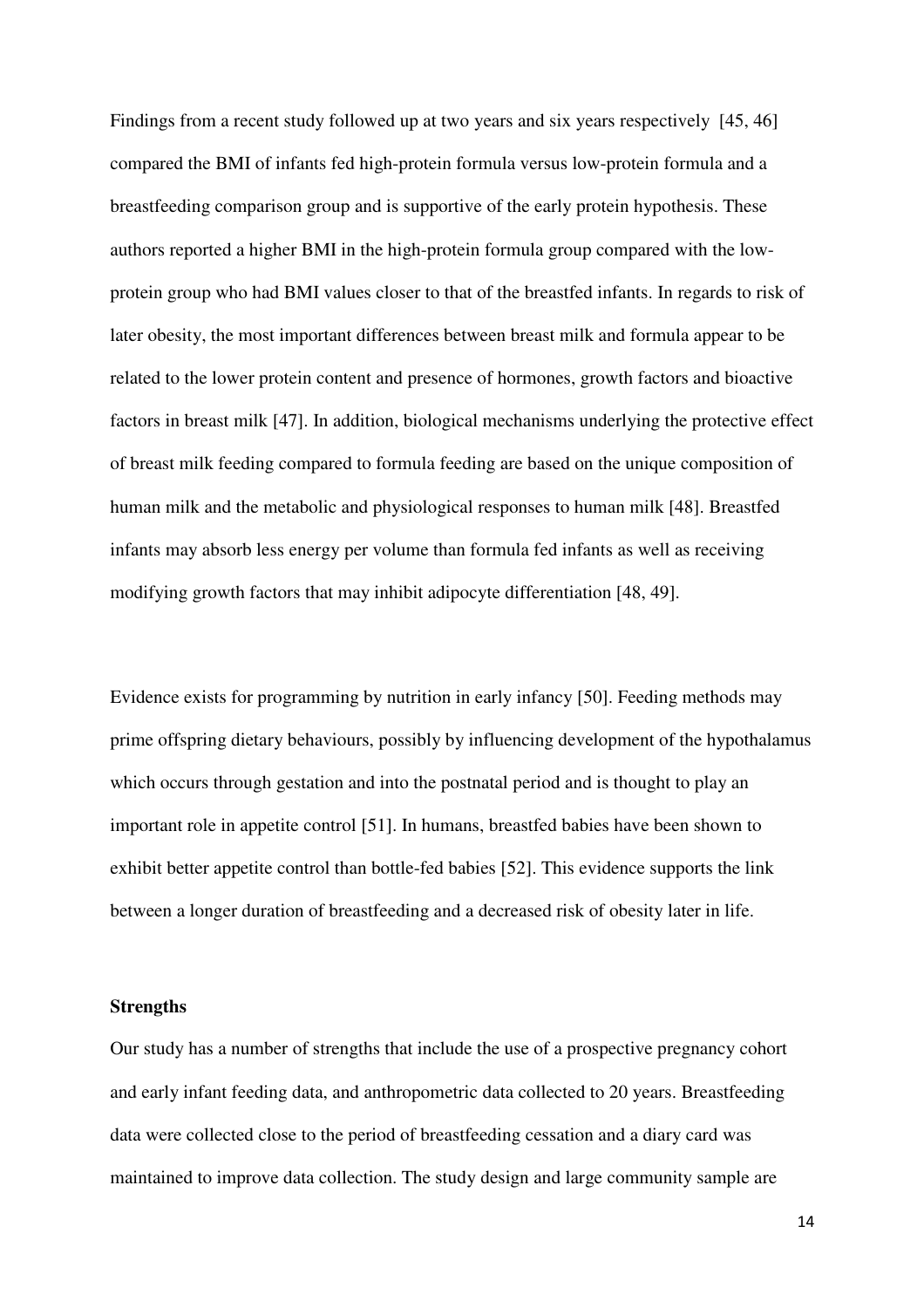clear strengths, generating adequate statistical power to measure the association between dichotomized breastfeeding variables and anthropometric outcomes while controlling for possible confounders.

#### **Conclusion**

As with other programming effects, the effect of early diet on later obesity risk may amplify over time. The early postnatal period is a particularly important time for the risk of the development of obesity and its cardio-metabolic sequelae which may potentially be addressed through the promotion of breastfeeding. Therefore this period is particularly important for targeting interventions and our findings suggest that the promotion of breastfeeding may have long-term protective benefits against future obesity.

### Key points:

- Stopping breastfeeding before six months may lead to an increased risk of overweight and obesity later in life.
- Introducing milk other than breast milk before six months may lead to an increased risk of obesity 20 years later.

To summarise our current knowledge:

- Overweight infants are more likely to become overweight children, adolescents and adults.
- Breastfeeding preferably of long duration, preferably for at least 6 months and beyond and late introduction of formula milk is recommended for protection against increased adiposity in childhood, adolescence and adulthood.
- Increasing the prevalence of exclusive breastfeeding to 6 months would be a worthwhile public health measure.
- A possible adverse effect of formula feeding on postnatal weight gain and infant health remains of contemporary public health significance.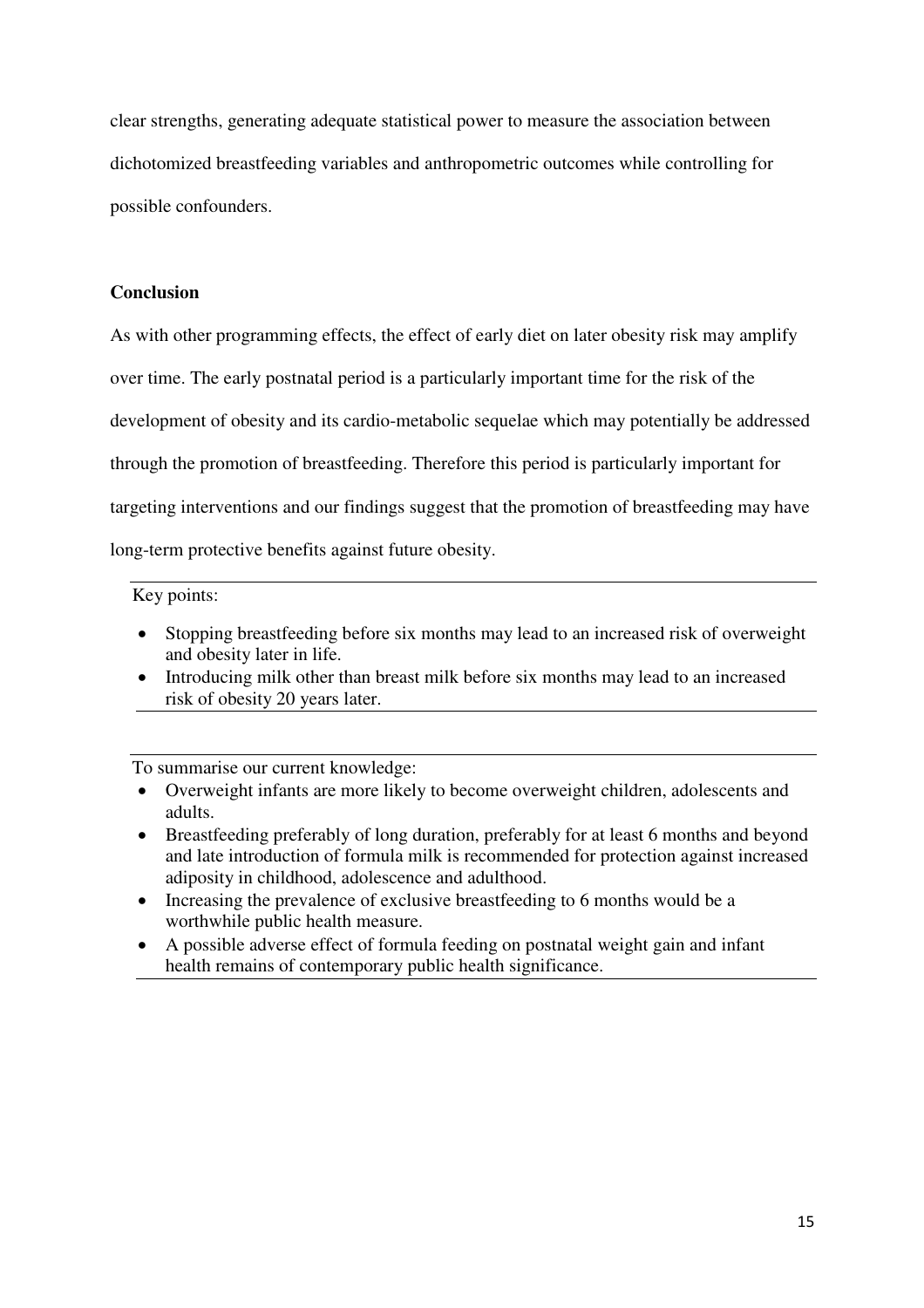#### **Acknowledgements**

We gratefully acknowledge the Raine Study participants and their families, and the Raine Study Team, for cohort coordination and data collection. Core funding for the Western Australian Pregnancy Cohort (Raine) Study is provided by the University of Western Australia; the Faculty of Medicine, Dentistry and Health Sciences at the University of Western Australia; the Telethon Kids Institute (formerly known as the Telethon Institute for Child Health Research); the Women and Infants Research Foundation; Curtin University of Technology; Edith Cowan University and the Raine Medical Research Foundation. We thank the National Health and Medical Research Council (NHMRC) for their provision of funding (Project ID#1022134 and European Union collaborative project ID#1037966). Acknowledgments are extended to NHMRC funded participation in the European Union project 'Long-term effects of early nutrition on later health' FP7-289346-EarlyNutrition, Coordinator: Ludwig-Maximilians-University Munich, Germany Project Director: Professor Berthold Koletzko, MD PhD. The research leading to these results has received funding from the European Union's Seventh Framework Programme (FP7/2007-2013), project EarlyNutrition under grant agreement n°289346.

Prof WH Oddy wrote the paper. All co-authors have contributed to the content, read and approved the final manuscript and no conflicts of interest are declared.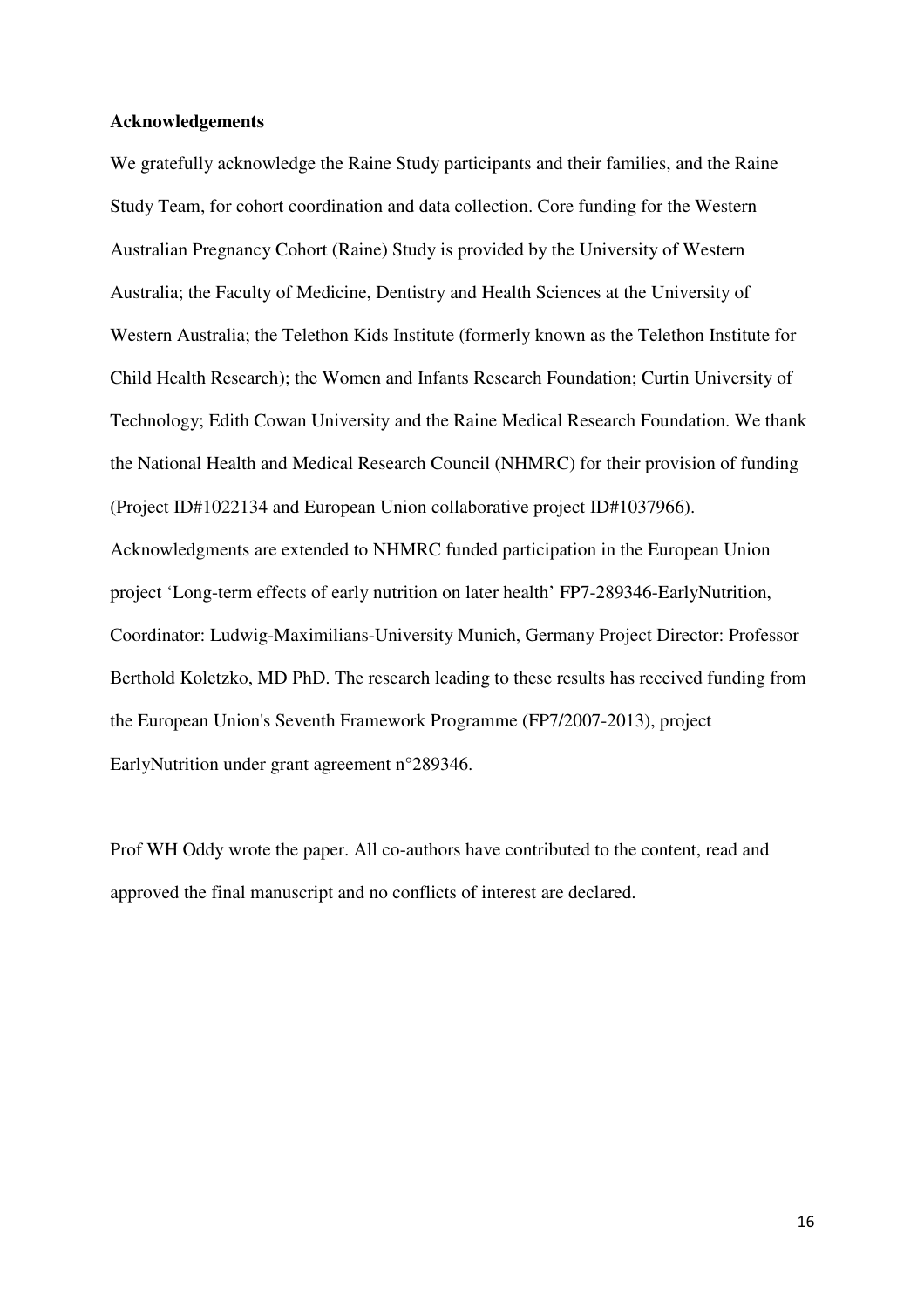|                                          | <b>Estimate</b> | <b>Standard</b> | P       |
|------------------------------------------|-----------------|-----------------|---------|
|                                          |                 | Error           |         |
| Length of gestation <sup>*</sup> (days)  | $-0.037$        | 0.003           | < 0.001 |
| Parity: 0                                |                 |                 | < 0.001 |
| 2                                        | $-0.287$        | 0.072           |         |
| Maternal smoker:<br>N <sub>0</sub>       |                 |                 |         |
| Yes                                      | 0.319           | 0.056           | < 0.001 |
| Maternal diabetes :<br>N <sub>0</sub>    |                 |                 |         |
| Yes                                      | $-0.435$        | 0.142           | 0.002   |
| Maternal hypertension : No               | 1               |                 |         |
| Yes                                      | 0.123           | 0.057           | 0.031   |
| Pregnancy weight gain <sup>a</sup> (kgs) | $-0.015$        | 0.004           | < 0.001 |
| Pre-pregnancy maternal BMI* $(kg/m^2)$   | $-0.019$        | 0.006           | 0.001   |
| Duration breast feeding (months)         | $-0.027$        | 0.004           | < 0.001 |
| Family Income <\$11,999                  |                 |                 |         |
| \$12,000-\$23,999                        | 0.070           | 0.086           | 0.412   |
| \$24,000-\$35,999                        | 0.084           | 0.086           | 0.331   |
| $>$ \$36,000                             | 0.207           | 0.087           | 0.018   |

**Table 1: Analysis of change in weight z-score from birth to one year** 

<sup>a</sup>Continuous covariates were centered prior to analysis: length of gestation minus 280 days, pregnancy weight gain minus 14 kg, pre-pregnancy maternal BMI minus  $22 \text{ kg/m}^2$ .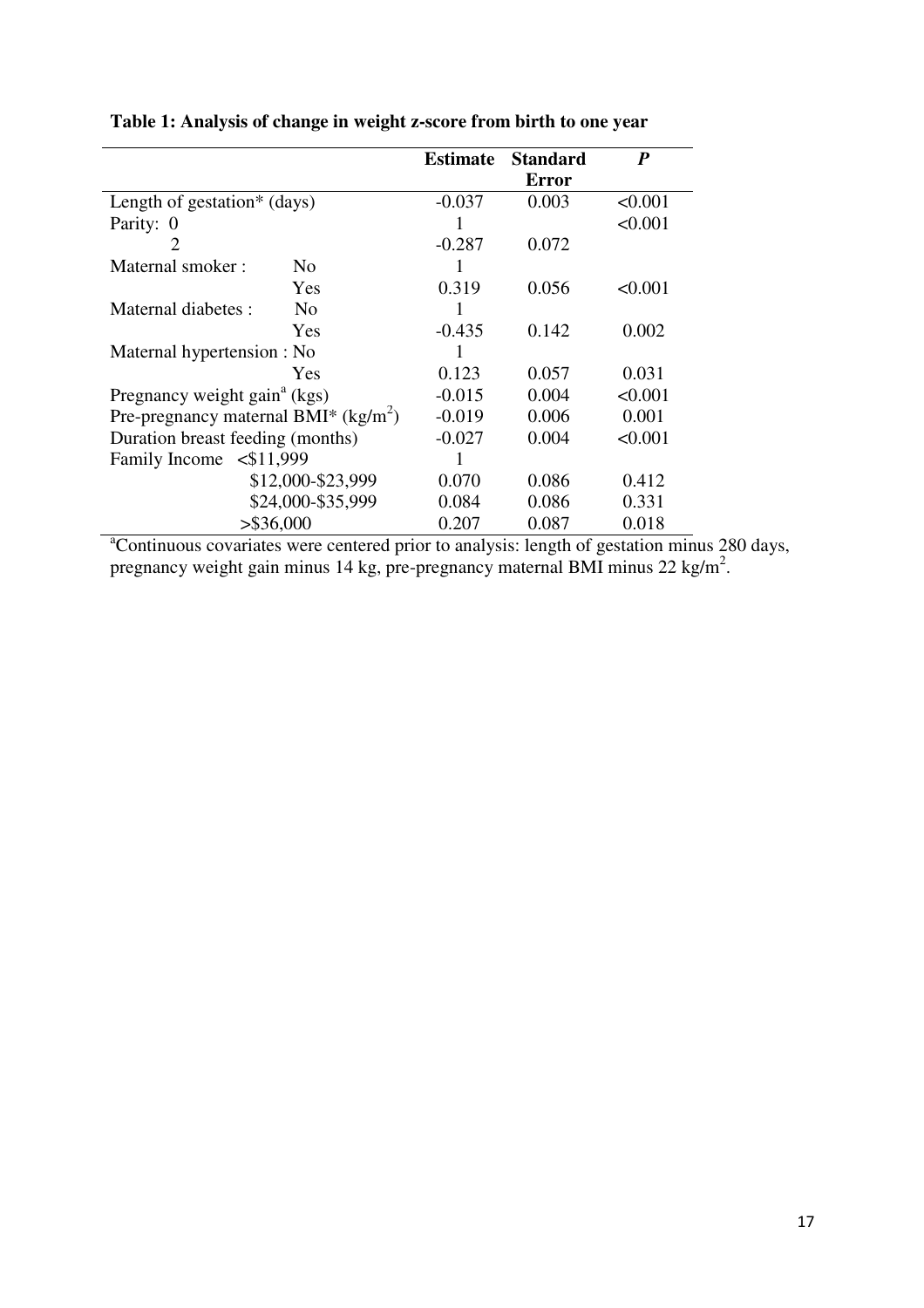**Table 2: Multivariate linear regression models for continuous BMI at 17 years with breastfeeding duration and age milk other than breast milk introduced in months, as dichotomized variables.** 

|                                                  | BMI at 17 years (kg/m2)                             |  |
|--------------------------------------------------|-----------------------------------------------------|--|
|                                                  | Unstandardised beta coefficient (95% CI)<br>p value |  |
| <b>Breastfeeding stopped by</b>                  |                                                     |  |
| 3 months                                         | 1.26(0.43, 2.10)                                    |  |
|                                                  | 0.003                                               |  |
| 4 months                                         | 1.14(0.37, 1.92)                                    |  |
|                                                  | 0.004                                               |  |
| 5 months                                         | 1.01(0.26, 1.75)                                    |  |
|                                                  | 0.008                                               |  |
| 6 months                                         | 0.95(0.23, 1.67)                                    |  |
|                                                  | 0.100                                               |  |
| Milk other than breast milk<br>introduced before |                                                     |  |
| 3 months                                         | 1.17(0.43, 1.91)                                    |  |
|                                                  | 0.002                                               |  |
| 4 months                                         | 1.15(0.45, 1.84)                                    |  |
|                                                  | 0.001                                               |  |
| 5 months                                         | 1.11(0.42, 1.80)                                    |  |
|                                                  | 0.002                                               |  |
| 6 months                                         | 1.07(0.37, 1.76)                                    |  |
|                                                  | 0.003                                               |  |

\* Adjusted for gender, maternal age <20, maternal education < yr12, family income<\$12000 at birth and maternal prepregnancy BMI ≥ 25kg/m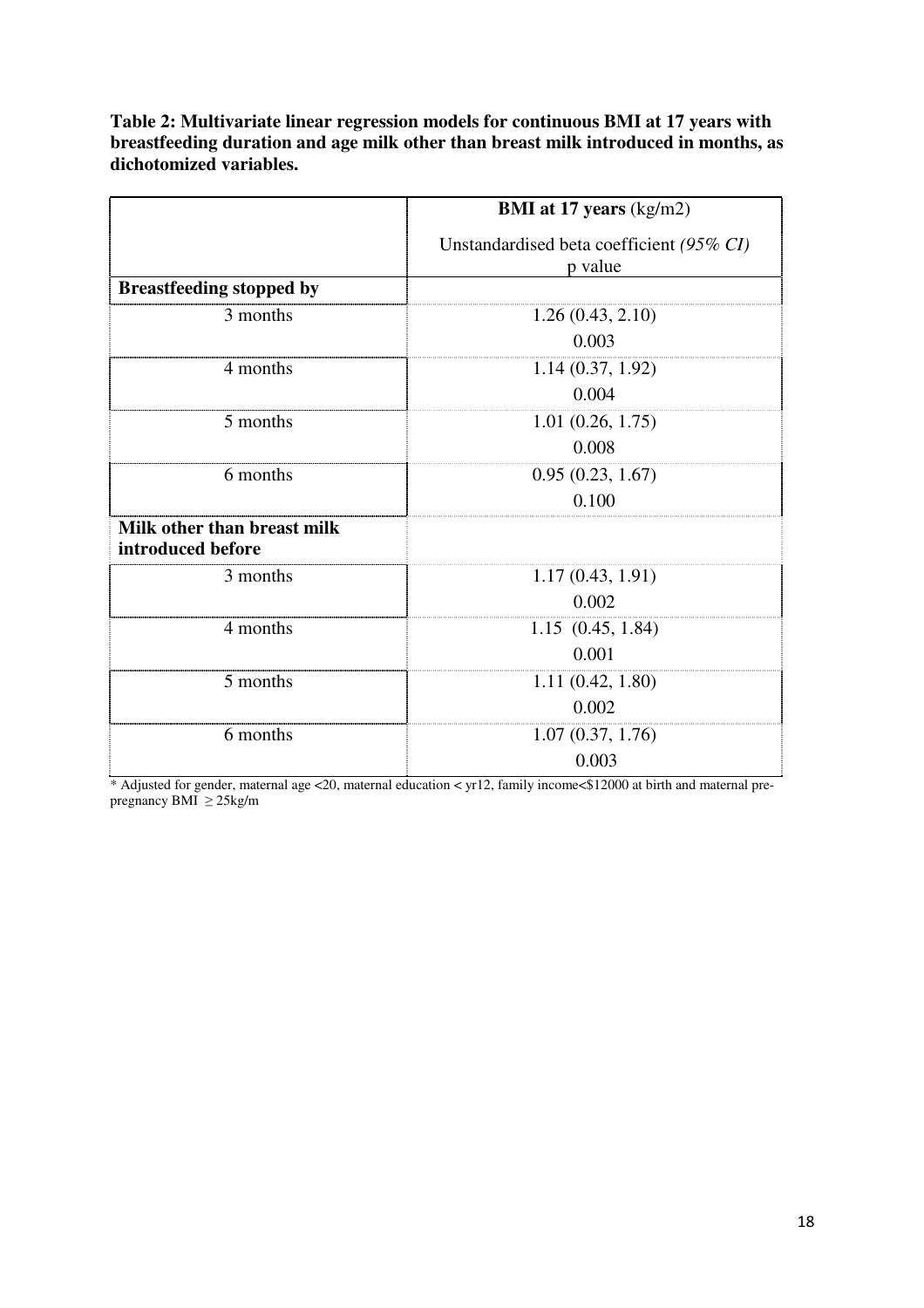**Table 3: Multivariate generalised estimating equation model for being overweight or obese compared to normal weight at 20 years, by milk introduced before 6 months of**   $\mathbf{age^1}$ 

|                                                                                     | Overweight or obese at 20 years<br><b>OR</b> (95% CI) |
|-------------------------------------------------------------------------------------|-------------------------------------------------------|
| <b>Exposures</b>                                                                    | p-value                                               |
|                                                                                     |                                                       |
| Milk other than breast milk introduced $< 6$ months of age yes vs no                | 1.47(1.12, 1.93)                                      |
|                                                                                     | 0.005                                                 |
| Gender Male vs female                                                               | 1.14(0.87, 1.49)                                      |
|                                                                                     | 0.34                                                  |
| Maternal age at birth $\leq 20$ years vs $\geq 20$ years                            | 1.49(0.80, 2.80)                                      |
|                                                                                     | O 21                                                  |
| Maternal education $\langle \text{yr12 vs} \geq \text{yr12} \rangle$                | 1.27(0.97, 1.67)                                      |
|                                                                                     | 0.08                                                  |
| Family income at birth $\langle$ \$12000 vs $\ge$ \$12000                           | 1.59(1.05, 2.40)                                      |
|                                                                                     | 0.03                                                  |
| Maternal BMI before pregnancy $\geq 25$ kg/m <sup>2</sup> vs < 25 kg/m <sup>2</sup> | 3.11(2.22, 4.34)                                      |
|                                                                                     | <0.001                                                |

<sup>1</sup> Sample is weighted according to principles of inverse probability weighting [23].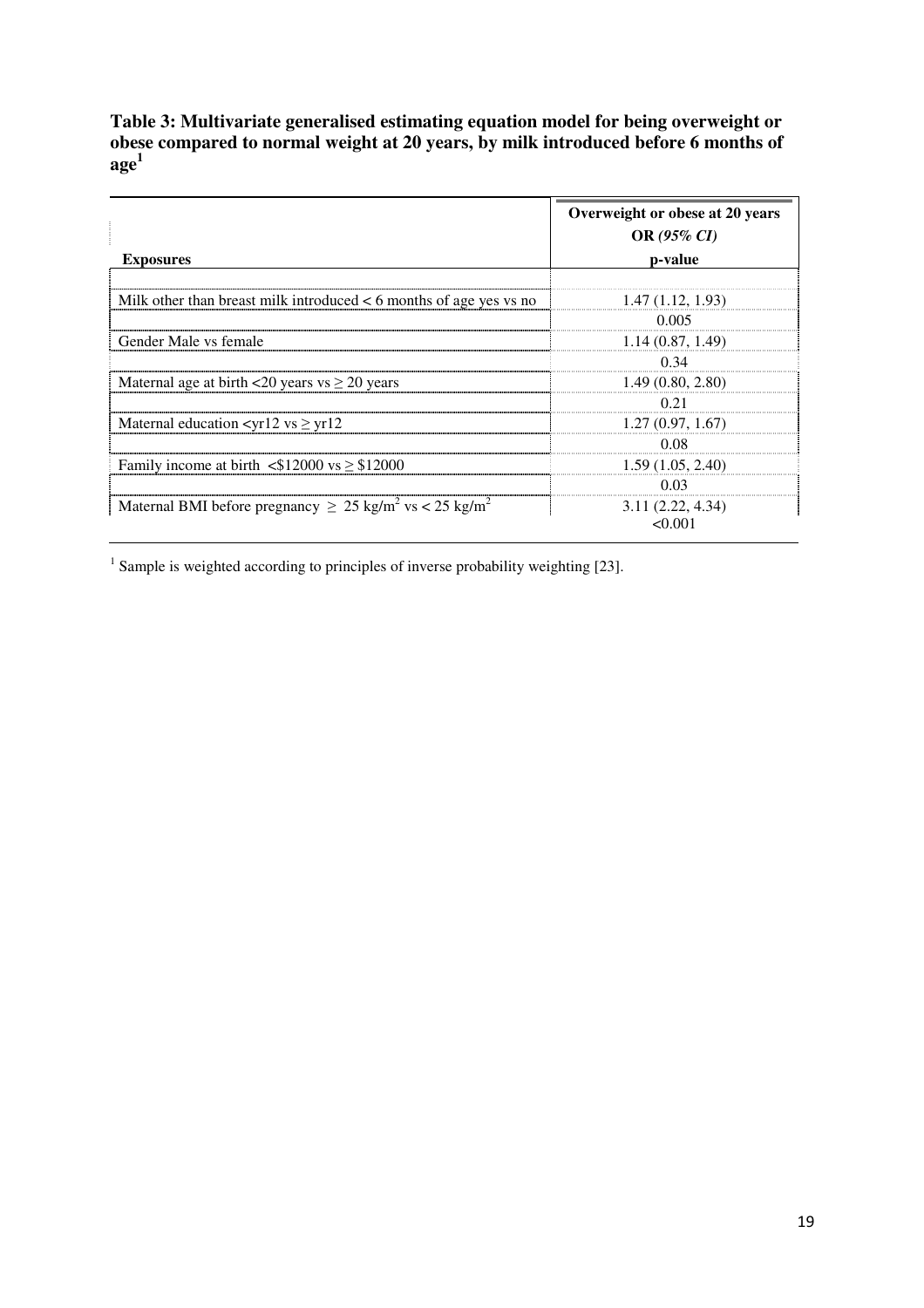| Supplemental Table Optional: Characteristics of study participants with breastfeeding |
|---------------------------------------------------------------------------------------|
| information at birth and body mass index data at 20 years of age                      |

| <b>Child factors</b>               | N <sub>0</sub> | Column $%$   |
|------------------------------------|----------------|--------------|
| Birthweight                        |                |              |
| $< 2500$ g                         | 59             | 6.6          |
| $\geq$ 2500g                       | 831            | 93.4         |
| Gestational age                    |                |              |
| $<$ 37 weeks                       | 75             | 8.4          |
| $\geq 37$ weeks                    | 815            | 91.6         |
| Gender                             |                |              |
| male                               | 457            | 51.3         |
| female                             | 433            | 48.7         |
| <b>Maternal and family factors</b> |                |              |
| Maternal age at birth              |                |              |
| $< 20$ years                       | 37             | 4.2          |
| $\geq 20$ years                    | 853            | 95.8         |
| Maternal education                 |                |              |
| $<$ year 12                        | 484            | 54.4         |
| $\ge$ year 12                      | 406            | 45.6         |
| Family income at birth             |                |              |
| $<$ \$12000                        | 106            | 11.9         |
| $\geq$ \$12000                     | 784            | 88.1         |
| Maternal pre-pregnancy BMI         |                |              |
| $\geq 25$ kg/m2                    | 152            | 17.1         |
| $< 25$ kg/m2                       | 738            | 82.9         |
| Breastfeeding stopped by           |                | Cumulative % |
| 4 months                           | 266            | 29.9         |
| 6 months                           | 350            | 39.3         |
| Other milk introduced before       |                |              |
| 4 months                           | 369            | 41.5         |
| 6 months                           | 489            | 54.9         |

Complete data available for breastfeeding duration, time other milk introduced, body mass index at 20 years and covariates of maternal age and education at birth, family income at birth and maternal pre-pregnancy BMI.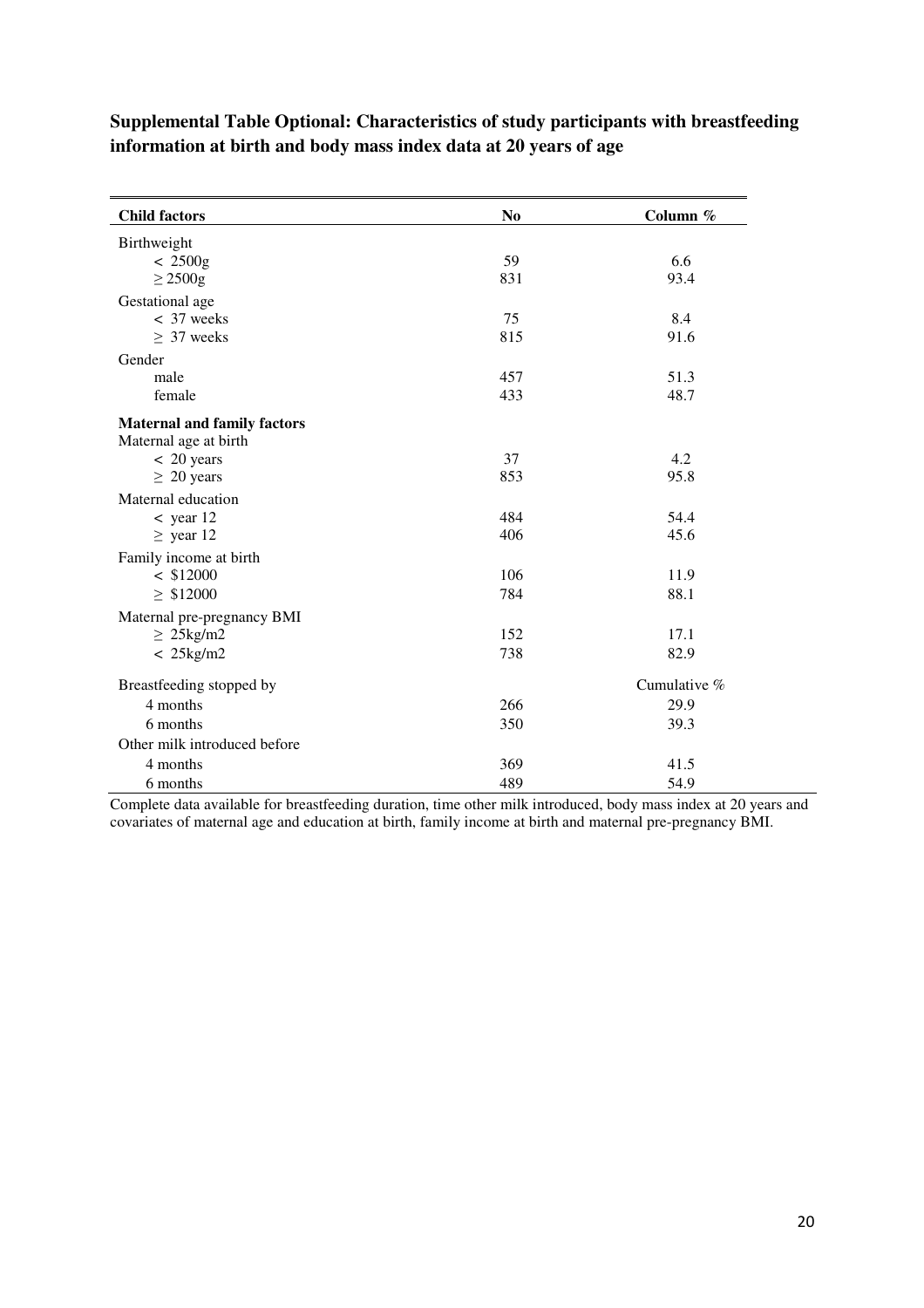

**Figure 1: Identified BMI trajectory classes from birth to 3 years by latent growth mixture modelling in the Raine Study.**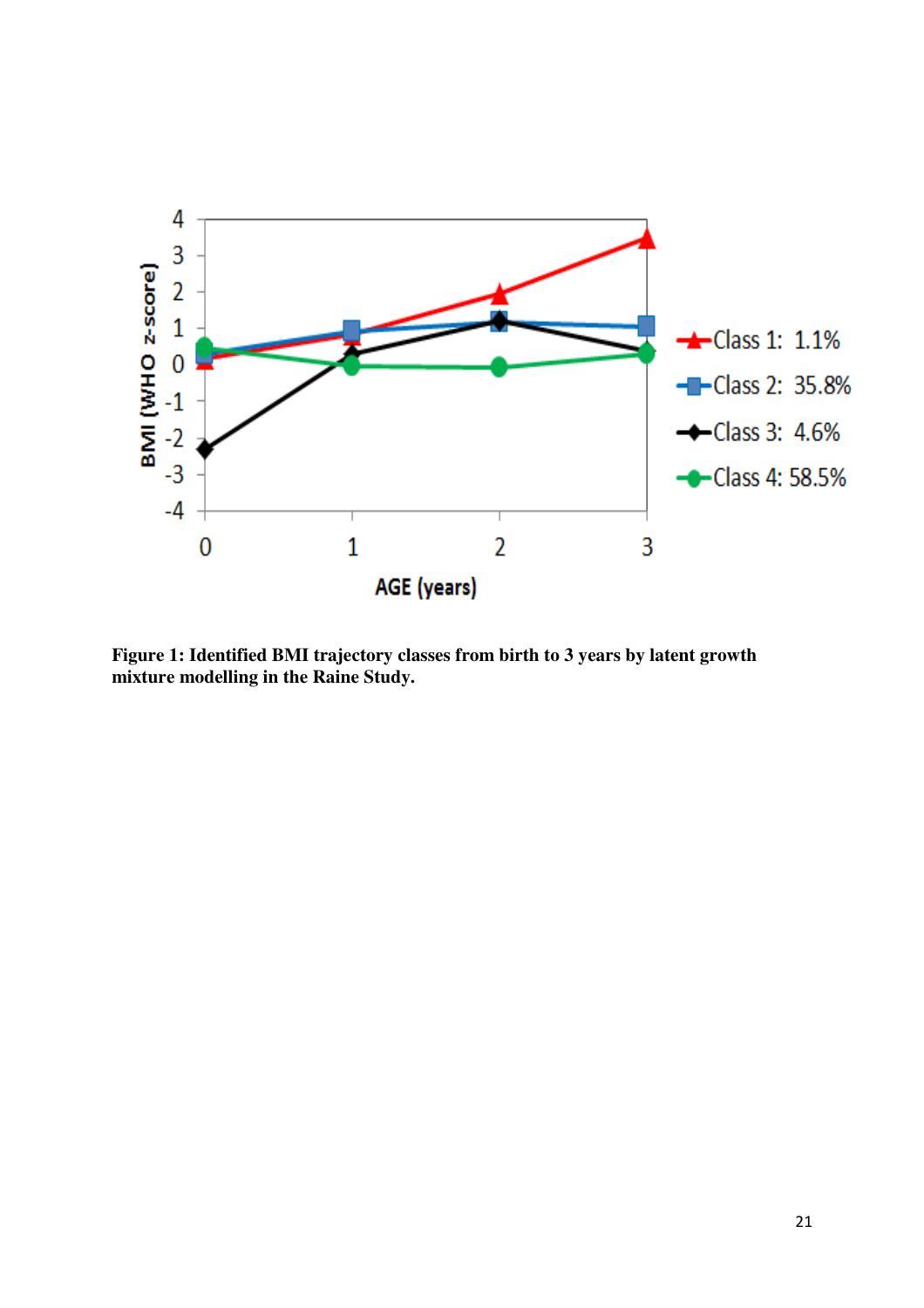**Figure 2. Mean BMI by mean age based on Age Breastfeeding Stopped (a) (n=1330)**  and Age Other Milk Started (b) groups  $\leq$  4months and  $>$  4 months (n=1320) [12]

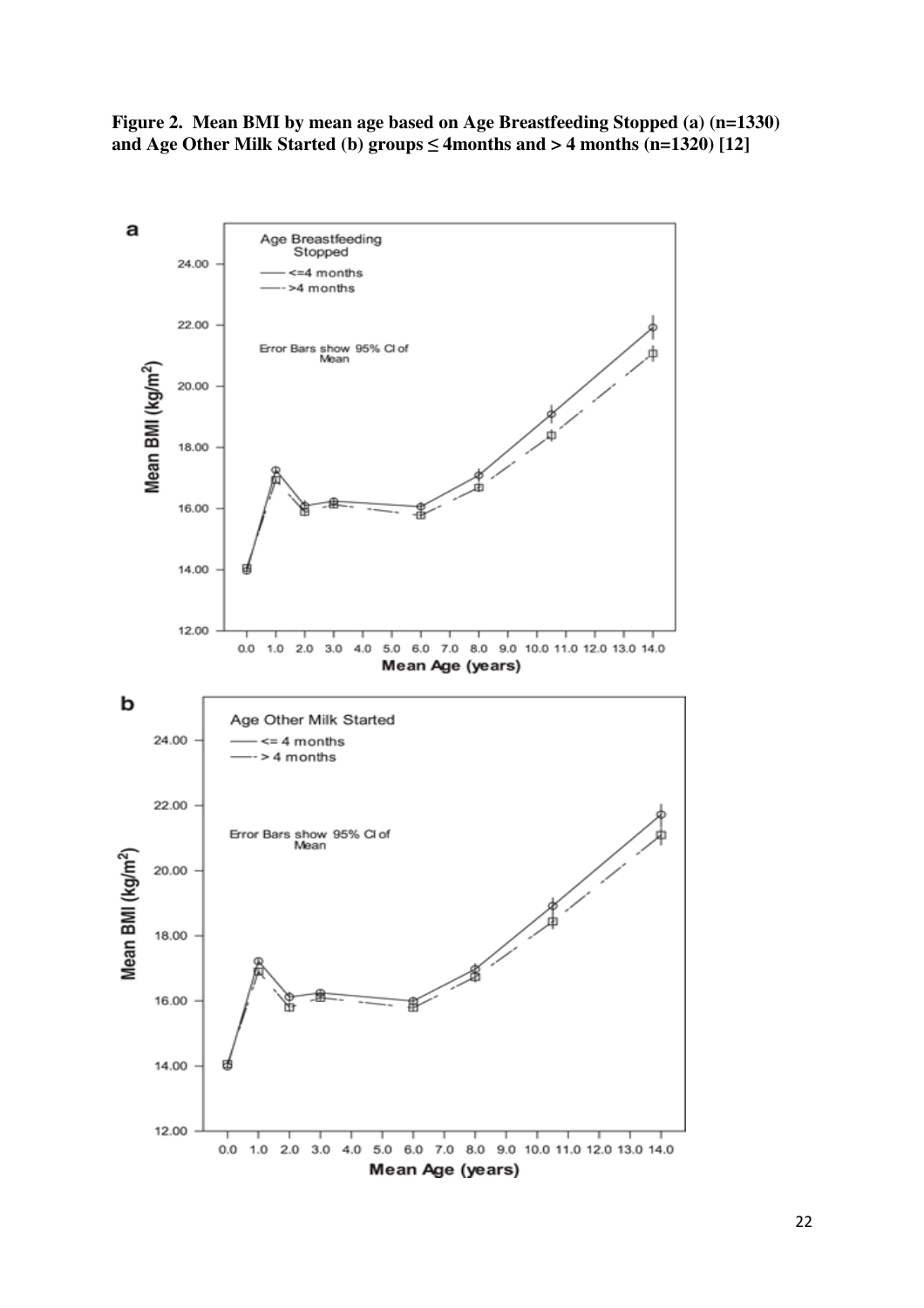## **References**

- 1. Alberti KGMM, Eckel RH, Grundy SM, Zimmet PZ, Cleeman JI, Donato KA, et al. Harmonizing the metabolic syndrome: a joint interim statement of the International Diabetes Federation Task Force on Epidemiology and Prevention; National Heart, Lung, and Blood Institute; American Heart Association; World Heart Federation; International Atherosclerosis Society; and International Association for the Study of Obesity. Circulation 2009;120(16):1640-5.
- 2. Hotamisligil GS. Inflammation and metabolic disorders. Nature 2006;444(7121):860-7.
- 3. Ayonrinde OT, Olynyk JK, Beilin LJ, Mori TA, Pennell CE, de Klerk NH, et al. Gender specific differences in adipose distribution and adipocytokines influence adolescent NAFLD. Hepatology 2011;53(3):800-9.
- 4. Camhi SM, Katzmarzyk PT. Tracking of cardiometabolic risk factor clustering from childhood to adulthood. Int J Ped Obesity 2010;5(2):122-9.
- 5. Bruce KD, Hanson MA. The Developmental Origins, Mechanisms, and Implications of Metabolic Syndrome. J Nutrition 2010;140(3):648-52.
- 6. Gale C, Logan KM, Santhakumaran S, Parkinson JRC, Hyde MJ, Modi N. Effect of breastfeeding compared with formula feeding on infant body composition: a systematic review and meta-analysis Am J Clin Nutr 2012;95(3):656-69.
- 7. Arenz S, Ruckerl R, Koletzko B, von Kries R. Breast-feeding and childhood obesity-a systematic review. Int J Obesity 2004;28(10):1247-56.
- 8. Harder T, Bergmann RL, Kallischnigg G, Plagemann A. Duration of breastfeeding and risk of overweight: a meta-analysis. Am J Epidemiol 2005;162(5):397-403.
- 9. Owen CG, Martin RM, Whincup PH, Smith GD, Cook DG. Effect of infant feeding on the risk of obesity across the life course: a quantitative review of published evidence. Pediatrics 2005;115(5):1367-77.
- 10. Schonfeld-Warden N, Warden CH. Pediatric obesity: An overview of etiology and treatment. Pediatr Clin North America 1997;44:339-41.
- 11. Burke V, Beilin LJ, Simmer K, Oddy WH, Blake KV, Doherty D, et al. Breastfeeding and overweight: longitudinal analysis in an Australian birth cohort. J Pediatrics 2005;147(1):56-61.
- 12. Chivers P, Hands B, Parker H, Bulsara M, Beilin LJ, Kendall GE, et al. Body mass index, adiposity rebound and early feeding in a longitudinal cohort. Int J Obesity 2010;34(7):1169-76.
- 13. Oddy WH, Smith GD, Jacoby P. A possible strategy for developing a model to account for attrition bias in a longitudinal cohort to investigate associations between exclusive breastfeeding and overweight and obesity at 20 years. Annals Nutr Metabol 2014;In Press; Accepted February 12th 2014.
- 14. Newnham JP, Evans SF, Michael CA, Stanley JF, Landau LI. Effects of frequent ultrasound during pregnancy - a randomised controlled trial. Lancet 1993;342(8876):887-91.
- 15. World Health Organisation. Global strategy for infant and young child feeding. Geneva 2003.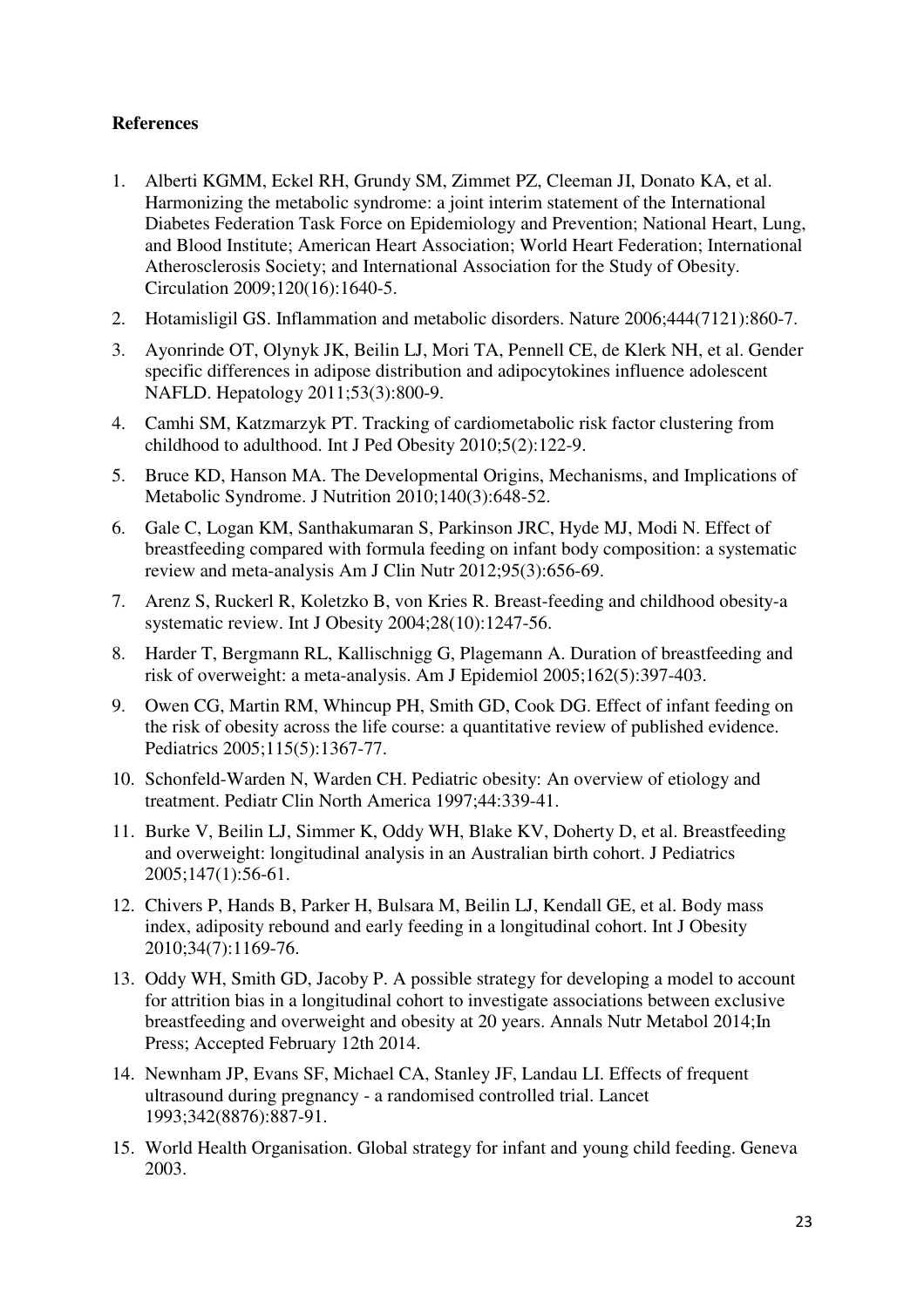- 16. Huang R-C, Mori TA, Burke V, Newnham J, Stanley FJ, Landau LI, et al. Synergy between adiposity, insulin resistance, metabolic risk factors and inflammation in adolescents. Diab Care 2009;32:695-701.
- 17. World Health Organisation. WHO Child Growth Standards: Methods and development: Length/height-for-age, weight-for-age, weight-for-length, weight-for-height and body mass index-for-age. Geneva: World Health Organisation 2006.
- 18. World Health Organisation. Construction of the World Health Organization child growth standards: selection of methods for attained growth curves. Stats Med 2006;25(2):247- 65.
- 19. Cole TJ. The LMS method for constructing normalized growth standards. Eur J Clin Nutr 1990;44:45-60.
- 20. Hoyle RH. Handbook of Structural Equation Modeling. New York: The Guilford Press; 2012.
- 21. Rolland-Cachera MF, Deheeger M, Bellisle F, Sempe M, Guilloud-Bataille M, Patois E. Adiposity rebound in children: a simple indicator for predicting obesity. Am J Clin Nutr 1984;39(1):129-35.
- 22. Cole TJ, Bellizzi MC, Flegal KM, Dietz WH. Establishing a standard definition for child overweight and obesity worldwide: international survey. Brit Med J 2000;320(6 May):1240-3.
- 23. Seaman SR, White IR. Review of inverse probability weighting for dealing with missing data. Stat Methods Med Res 2013;22(3):278-95.
- 24. Miller RB, Hollist CS. Attrition bias. In: Salkind N, editor. Encyclopedia of Measurement and Statistics. Thousand Oaks: Sage Reference; 2007. p. 57-60.
- 25. Cole TJ. Children grow and horses race: is the adiposity rebound a critical period for later obesity? . BMC Pediatr 2004;4(7612):6-13.
- 26. Mayer-Davis EJ, Rifas-Shiman SL, Zhou L, Hu FB, Colditz GA, Gillman MW. Breast-Feeding and Risk for Childhood Obesity. Diab Care 2006;29(10):2231-7.
- 27. Owen CG, Martin RM, Whincup PH, Davey-Smith G, Gillman MW, Cook DG. The effect of breastfeeding on mean body mass index throughout life: a quantitative review of published and unpublished observational evidence. Am J Clin Nutr 2005;82(6):1298- 307.
- 28. Singhal A, Lanigan J. Breastfeeding, early growth and later obesity. Obesity Rev 2007;8(1):51-4.
- 29. Beyerlein A, von Kries Rd. Breastfeeding and body composition in children: will there ever be conclusive empirical evidence for a protective effect against overweight? Am J Clin Nutr 2011; 94 (6): 1772S-1775S.
- 30. Beyerlein A, Toschke AM, von Kries R. Breastfeeding and Childhood Obesity: Shift of the Entire BMI Distribution or Only the Upper Parts. Obesity 2008;16(12):2730-3.
- 31. Koletzko B, von Kries R, Monasterolo RC, Subias JE, Scaglioni S, Giovannini M, et al. Can infant feeding choices modulate later obesity risk? Am J Clin Nutr 2009;89(5):1502S-8S.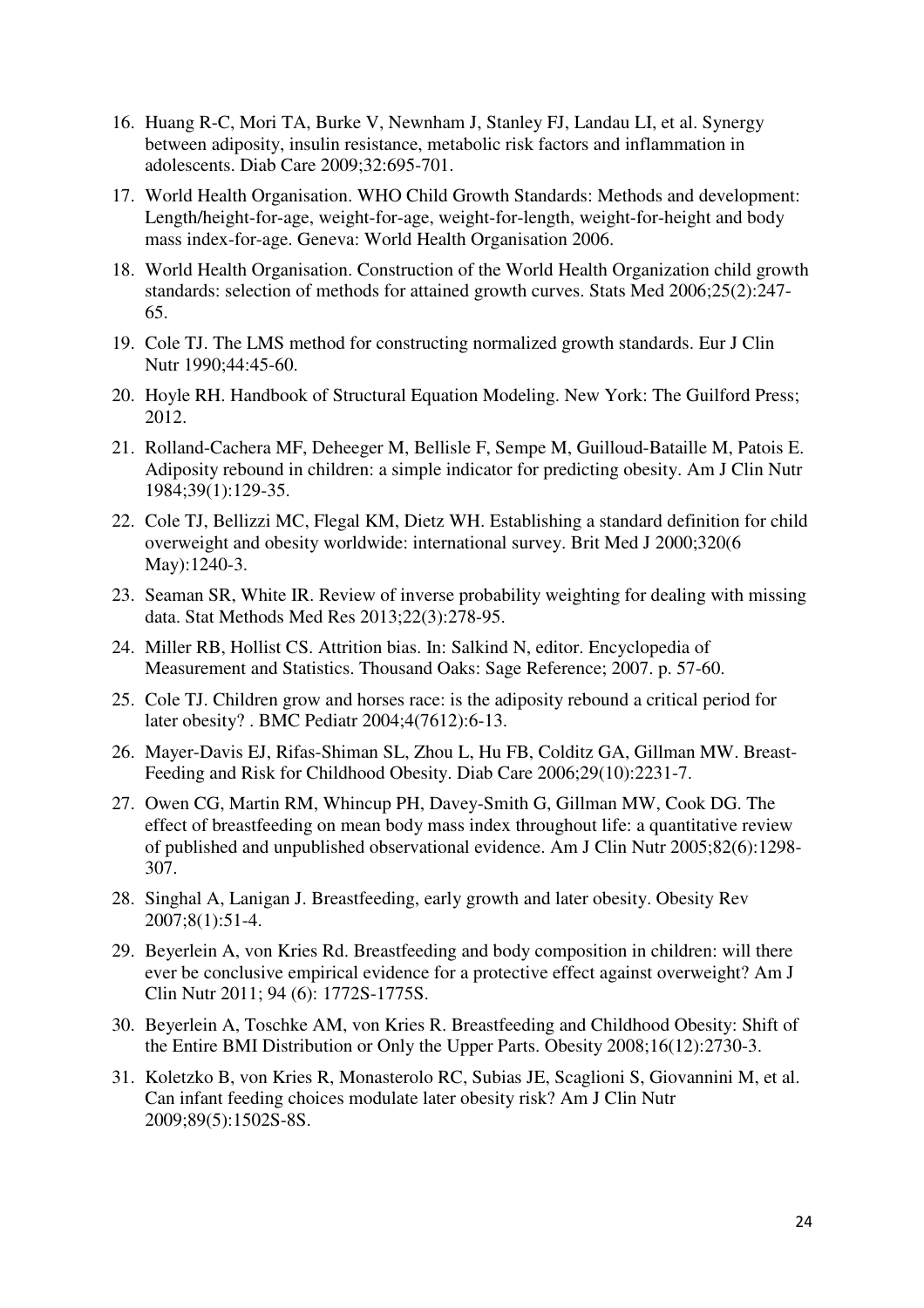- 32. De Kroon M, Renders C, Buskermolen M, Van Wouwe J, van Buuren S, Hirasing R. The Terneuzen Birth Cohort. Longer exclusive breastfeeding duration is associated with leaner body mass and a healthier diet in young adulthood. BMC Pediatr 2011;11(1):33.
- 33. Singhal A, Cole TJ, Fewtrell M, Deanfield J, Lucas A. Is slower early growth beneficial for long-term cardiovascular health? Circulation 2004;109(9):1108-13.
- 34. Stettler N, Stallings VA, Troxel AB, Zhao J, Schinnar R, Nelson SE, et al. Weight gain in the first week of life and overweight in adulthood: a cohort study of European American subjects fed infant formula. Circulation 2005;111(15):1897-903.
- 35. Toschke AM, Grote V, Koletzko B, von Kries R. Identifying children at high risk for overweight at school entry by weight gain during the first two years. Arch Pediatr Adolesc Med 2004;158(5):449-52.
- 36. Druet C, Ong KK. Early childhood predictors of adult body composition. Best Practice Res Clin Endocrinol Metabol 2008;22(3):489-502.
- 37. Singhal A, Lucas A. Early origins of cardiovascular disease: is there a unifying hypothesis? Lancet 2004;363:1642-45.
- 38. Baird J, Fisher D, Lucas P, Kleijnen J, Roberts H, Law C. Being big or growing fast: systematic review of size and growth in infancy and later obesity. Brit Med J 2005;331(7522):929-35.
- 39. Lucas A. Programming not metabolic imprinting. Am J Clin Nutr 2000;71(2):602.
- 40. Fomon SJ, Ziegler EE, Nelson SE, Frantz JA. What is the safe protein-energy ratio for infant formulas?. Am J Clin Nutr 1995;62(2):358-63.
- 41. Axelsson IE, Ivarsson SA, Raiha NC. Protein intake in early infancy: effects on plasma amino acid concentrations, insulin metabolism, and growth. Pediatr Res 1989;26(6):614- 7.
- 42. Kramer MS, Guo T, Platt RW, Shapiro S, Collet J, Chalmers B, et al. Breastfeeding and infant growth: Biology or bias? Pediatr 2002;110(2):343-7.
- 43. Gillman MW. Early infancy a critical period for development of obesity. J Develop Origins Health Dis 2010;1(05):292-9.
- 44. Lucas A, Morley R, Cole TJ, Gore SM. A randomised multicentre study of human milk versus formula and later development in preterm infants. Arch Dis Childhood 1994;70:F141-F6.
- 45. Grote V, von Kries R, Closa-Monasterolo R, Scaglioni S, Gruszfeld D, Sengier A, et al. Protein intake and growth in the first 24 months of life. J Pediatr Gastroenterol Nutr 2010;51(supp 3):S117-8.
- 46. Weber M, Grote V, Closa-Monasterolo R, Escribano J, Langhendries J-P, Dain E, et al. Lower protein content in infant formula reduces BMI and obesity risk at school age: follow-up of a randomized trial. Am J Clin Nutr 2014; 99 (5): 1041-51.
- 47. Savino F, Fissore MF, Liguori SA, Oggero R. Can hormones contained in mothers' milk account for the beneficial effect of breast-feeding on obesity in children? Clin Endocrinol 2009;71(6):757-65.
- 48. Hamosh M. Bioactive factors in human milk. Pediatr Clin North America 2001;48(1):69- 86.